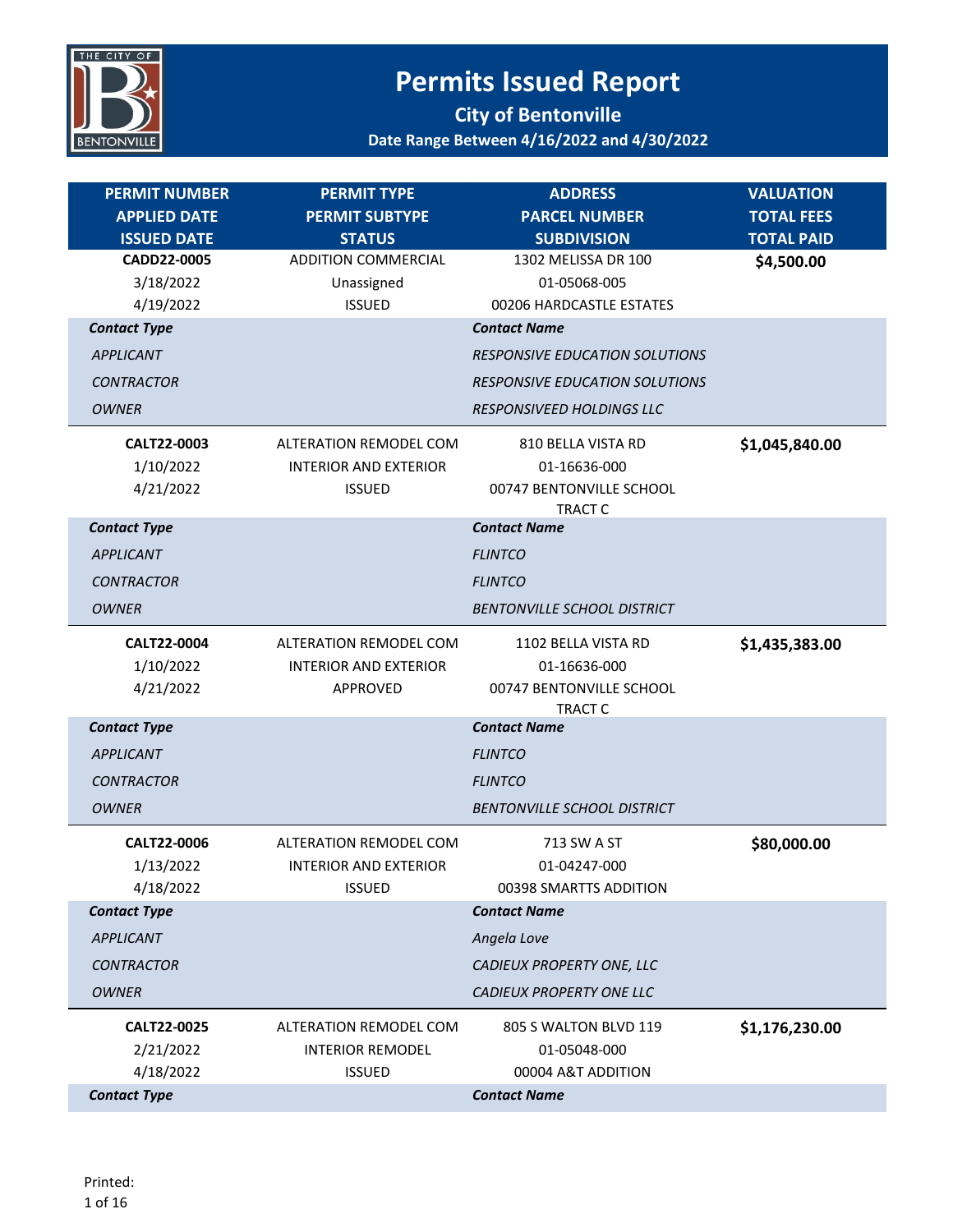

| <b>APPLICANT</b><br><b>CONTRACTOR</b><br><b>OWNER</b>                        |                                                                         | <b>RED 5 CONSTRUCTION SERV</b><br><b>RED 5 CONSTRUCTION SERV</b><br><b>8W CENTER LLC</b>                    |                |
|------------------------------------------------------------------------------|-------------------------------------------------------------------------|-------------------------------------------------------------------------------------------------------------|----------------|
| CALT22-0043<br>3/31/2022<br>4/20/2022                                        | ALTERATION REMODEL COM<br><b>INTERIOR AND EXTERIOR</b><br><b>ISSUED</b> | 2801 SE 14TH ST<br>01-05751-000<br>00217 HENRY C BROWNE<br><b>ADDITION</b>                                  | \$200,000.00   |
| <b>Contact Type</b><br><b>APPLICANT</b><br><b>CONTRACTOR</b><br><b>OWNER</b> |                                                                         | <b>Contact Name</b><br><b>TMG CONSTRUCTION MGMT</b><br><b>TMG CONSTRUCTION MGMT</b><br><b>BMACLLC</b>       |                |
| CTIF21-0040<br>12/23/2021<br>4/21/2022                                       | <b>COM TENANT IN-FILL</b><br>Unassigned<br><b>ISSUED</b>                | 240 S MAIN ST 170<br>01-05079-000<br>00376 ROSE CARE INC ADDITION                                           | \$852,926.00   |
| <b>Contact Type</b><br><b>APPLICANT</b><br><b>CONTRACTOR</b><br><b>OWNER</b> |                                                                         | <b>Contact Name</b><br><b>OKW Architects</b><br><b>NABHOLZ CONSTRUCTION</b><br><b>CENTER CITY LLC</b>       |                |
| CTIF22-0006<br>3/4/2022<br>4/21/2022                                         | <b>COM TENANT IN-FILL</b><br>Unassigned<br><b>ISSUED</b>                | 240 S MAIN ST 190<br>01-05079-000<br>00376 ROSE CARE INC ADDITION                                           | \$1,200,000.00 |
| <b>Contact Type</b><br><b>APPLICANT</b><br><b>CONTRACTOR</b><br><b>OWNER</b> |                                                                         | <b>Contact Name</b><br><b>NIELSEN ARCHITECTURE</b><br><b>Nabholz Construction</b><br><b>CENTER CITY LLC</b> |                |
| RACC21-0040<br>9/15/2021<br>4/19/2022                                        | RES ACCESSORY STRUCTURE<br><b>STORM SHELTER</b><br><b>FINALED</b>       | 2903 NE DOYLE DR<br>01-16191-000<br>00781 GRAMMERCY PARK PHASE1                                             | \$3,000.00     |
| <b>Contact Type</b><br><b>APPLICANT</b><br><b>CONTRACTOR</b><br><b>OWNER</b> |                                                                         | <b>Contact Name</b><br>DP DEVELOPMENT<br><b>DP DEVELOPMENT</b><br>DP DEVELOPMENT INC                        |                |
| RACC22-0017<br>3/1/2022                                                      | RES ACCESSORY STRUCTURE<br><b>DECK</b>                                  | 604 NW BIKE CT<br>01-03387-001                                                                              | \$4,500.00     |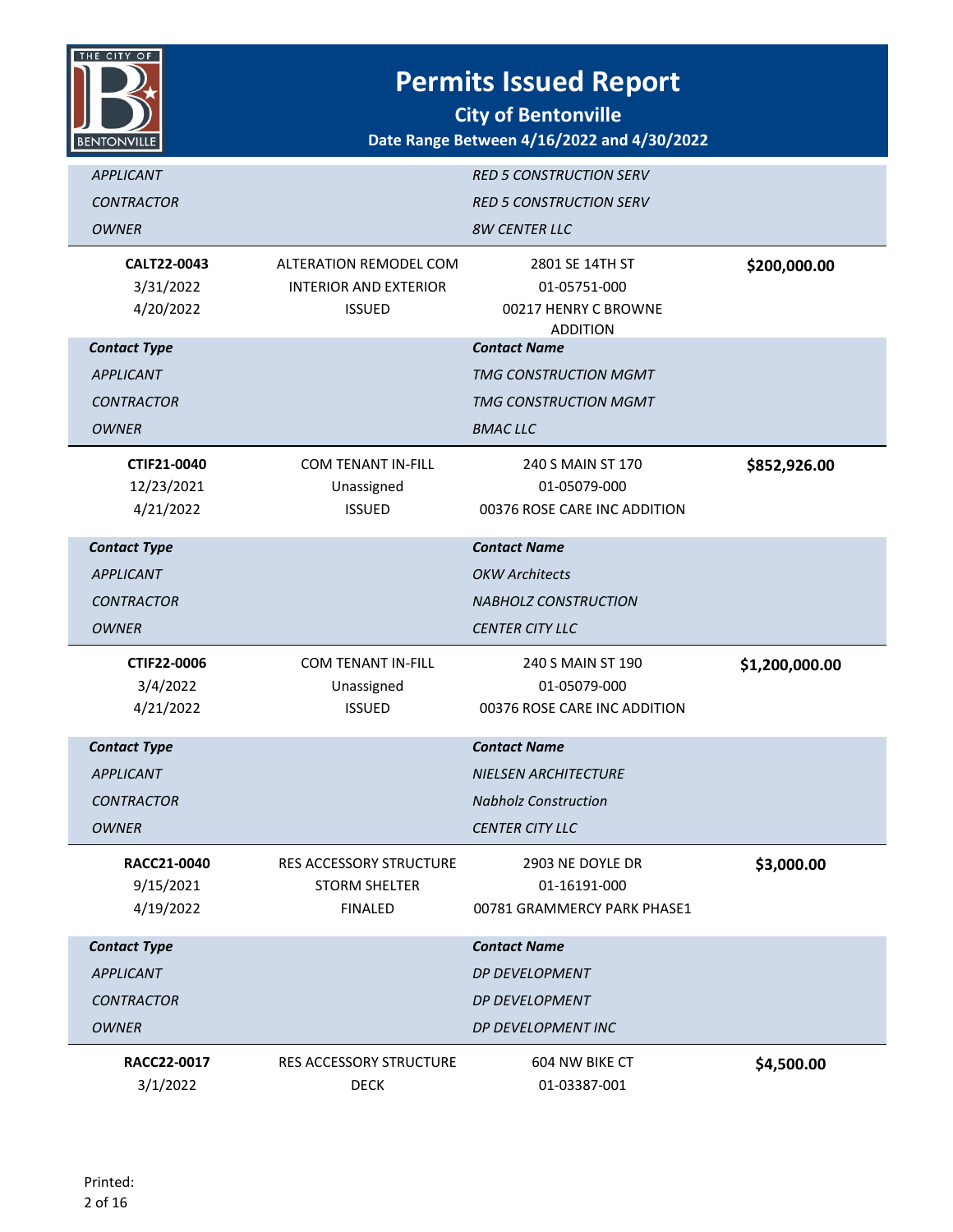| 'HE CIT<br>ОF      |
|--------------------|
|                    |
|                    |
|                    |
|                    |
| <b>BENTONVILLE</b> |
|                    |

**City of Bentonville**

| 4/20/2022           | <b>ISSUED</b>                  | 00284 MCANDREW & JACKSON<br><b>ADDITION</b> |             |
|---------------------|--------------------------------|---------------------------------------------|-------------|
| <b>Contact Type</b> |                                | <b>Contact Name</b>                         |             |
| <b>APPLICANT</b>    |                                | OAKS MAINTENANCE AND REMODELING             |             |
| <b>CONTRACTOR</b>   |                                | OAKS MAINTENANCE AND REMODELING             |             |
| <b>OWNER</b>        |                                | Alana Ryder                                 |             |
| RACC22-0033         | RES ACCESSORY STRUCTURE        | 101 RIDGEFIELD                              | \$19,620.00 |
| 4/11/2022           | <b>DECK</b>                    | 01-04966-000                                |             |
| 4/19/2022           | <b>ISSUED</b>                  | 00201 HANOVER SUBDIVISION<br>PHASE 1        |             |
| <b>Contact Type</b> |                                | <b>Contact Name</b>                         |             |
| <b>APPLICANT</b>    |                                | <b>WCD CONSTRUCTION</b>                     |             |
| <b>CONTRACTOR</b>   |                                | <b>WCD CONSTRUCTION</b>                     |             |
| <b>OWNER</b>        |                                | <b>BARTGIS, AARON J &amp; KATHERINE R</b>   |             |
| RACC22-0034         | <b>RES ACCESSORY STRUCTURE</b> | 510 OLD FORGE DR                            | \$12,650.00 |
| 4/13/2022           | OTHER ACCESSORY STRUCTURE      | 01-06281-000                                |             |
| 4/22/2022           | <b>ISSUED</b>                  | 00414 STURBRIDGE SUBDIVISION                |             |
| <b>Contact Type</b> |                                | <b>Contact Name</b>                         |             |
| <b>APPLICANT</b>    |                                | <b>NWA CUSTOM DECKS AND BUILDS</b>          |             |
|                     |                                |                                             |             |
| <b>CONTRACTOR</b>   |                                | <b>NWA CUSTOM DECKS AND BUILDS</b>          |             |
| <b>OWNER</b>        |                                | <b>MATTOX, JAMES &amp; KARA</b>             |             |
| RACC22-0037         | <b>RES ACCESSORY STRUCTURE</b> | <b>30 GLENBROOK</b>                         | \$44,549.00 |
| 4/19/2022           | OTHER ACCESSORY STRUCTURE      | 01-05895-000                                |             |
| 4/21/2022           | <b>ISSUED</b>                  | 00187 GLENBROOK SUBDIVISION                 |             |
| <b>Contact Type</b> |                                | <b>Contact Name</b>                         |             |
| <b>APPLICANT</b>    |                                | R AND R CUSTOM CONTRACTORS, LLC             |             |
| <b>CONTRACTOR</b>   |                                | R AND R CUSTOM CONTRACTORS, LLC             |             |
| <b>OWNER</b>        |                                | <b>BATEY, RICHARD D &amp; LAURA L</b>       |             |
| <b>RALT22-0037</b>  | <b>ALTERATION REMODEL RES</b>  | 704 SW GLEN ARBOR AVE                       | \$85,000.00 |
| 3/17/2022           | <b>INTERIOR AND EXTERIOR</b>   | 01-11160-000                                |             |
| 4/28/2022           | <b>ISSUED</b>                  | 00636 LOCHMOOR CLUB                         |             |
| <b>Contact Type</b> |                                | <b>SUBDIVISION</b><br><b>Contact Name</b>   |             |
| <b>APPLICANT</b>    |                                | <b>CRAINES CONST SERVICES</b>               |             |
| <b>CONTRACTOR</b>   |                                | <b>CRAINES CONST SERVICES</b>               |             |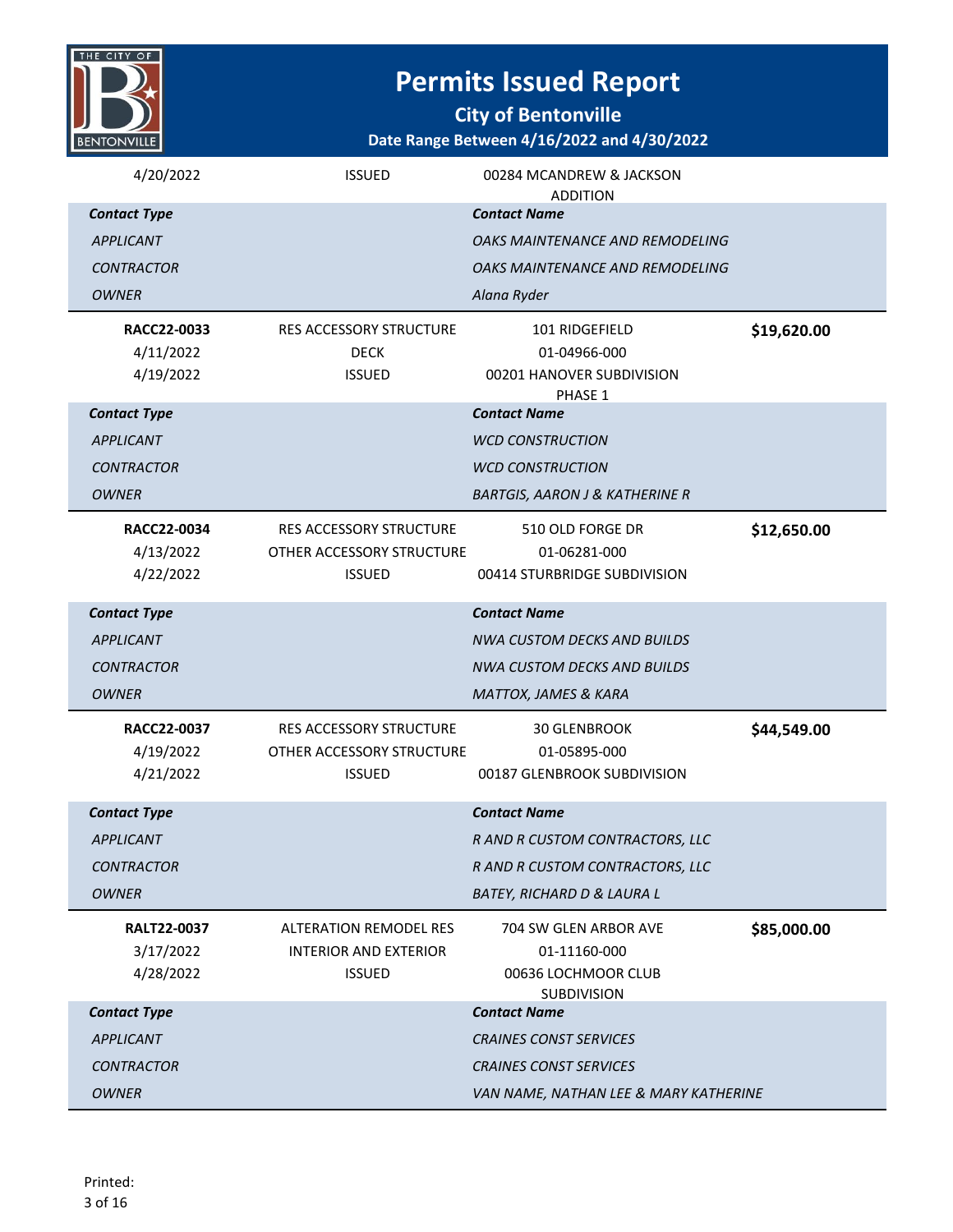

| <b>RALT22-0050</b><br>4/14/2022<br>4/27/2022 | <b>ALTERATION REMODEL RES</b><br><b>SOLAR PANELS</b><br><b>ISSUED</b> | 4503 SW CROSSBOW CIR<br>01-17348-000<br>00894 EDGAR ESTATES | \$33,428.00  |
|----------------------------------------------|-----------------------------------------------------------------------|-------------------------------------------------------------|--------------|
| <b>Contact Type</b>                          |                                                                       | <b>Contact Name</b>                                         |              |
| <b>APPLICANT</b>                             |                                                                       | <b>SUNPRO SOLAR</b>                                         |              |
| <b>CONTRACTOR</b>                            |                                                                       | <b>SUNPRO SOLAR</b>                                         |              |
| <b>OWNER</b>                                 |                                                                       | PARELLA, NARAYANA                                           |              |
| <b>RALT22-0051</b>                           | <b>ALTERATION REMODEL RES</b>                                         | 810 PHELPS TER                                              | \$10,000.00  |
| 4/18/2022                                    | <b>SOLAR PANELS</b>                                                   | 01-01328-000                                                |              |
| 4/22/2022                                    | <b>ISSUED</b>                                                         | 00038 BENTONVILLE HEIGHTS<br><b>ADDITION</b>                |              |
| <b>Contact Type</b>                          |                                                                       | <b>Contact Name</b>                                         |              |
| <b>APPLICANT</b>                             |                                                                       | <b>B' ELECTRIC LLC</b>                                      |              |
| <b>CONTRACTOR</b>                            |                                                                       | <b>B' ELECTRIC LLC</b>                                      |              |
| <b>OWNER</b>                                 |                                                                       | NGUYEN, DANNY VAN & ODETTE                                  |              |
| <b>RALT22-0052</b>                           | <b>ALTERATION REMODEL RES</b>                                         | 520 TIGER BLVD                                              | \$214,941.00 |
| 4/19/2022                                    | <b>INTERIOR REMODEL</b>                                               | 01-05130-000                                                |              |
| 4/25/2022                                    | <b>ISSUED</b>                                                         | 00232 HUNDLEYS SPECIAL                                      |              |
| <b>Contact Type</b>                          |                                                                       | <b>ADDITION</b><br><b>Contact Name</b>                      |              |
| <b>APPLICANT</b>                             |                                                                       | <b>DEETER CONSTRUCTION</b>                                  |              |
| <b>CONTRACTOR</b>                            |                                                                       | <b>DEETER CONSTRUCTION</b>                                  |              |
| <b>OWNER</b>                                 |                                                                       | COX, MITCHELL & SHANAN                                      |              |
| <b>RALT22-0054</b>                           | ALTERATION REMODEL RES                                                | 804 SW 2ND ST                                               | \$65,000.00  |
| 4/21/2022                                    | <b>INTERIOR AND EXTERIOR</b>                                          | 01-02347-000                                                |              |
| 4/27/2022                                    | <b>ISSUED</b>                                                         | 00139 DICKSONS ADDITION                                     |              |
| <b>Contact Type</b>                          |                                                                       | <b>Contact Name</b>                                         |              |
| <b>APPLICANT</b>                             |                                                                       | <b>DRAKE BRESHEARS</b>                                      |              |
| <b>CONTRACTOR</b>                            |                                                                       | <b>DRAKE BRESHEARS</b>                                      |              |
| <b>OWNER</b>                                 |                                                                       | <b>Drake Breshears</b>                                      |              |
| <b>RALT22-0056</b>                           | <b>ALTERATION REMODEL RES</b>                                         | 3508 SW BAYBRIDGE CV                                        | \$31,825.00  |
| 4/22/2022                                    | <b>SOLAR PANELS</b>                                                   | 01-11416-000                                                |              |
| 4/25/2022                                    | <b>ISSUED</b>                                                         | 00631 WILLOWBEND SUBDIVISION                                |              |
| <b>Contact Type</b>                          |                                                                       | <b>Contact Name</b>                                         |              |
| <b>APPLICANT</b>                             |                                                                       | <b>SHINE SOLAR</b>                                          |              |
| <b>CONTRACTOR</b>                            |                                                                       | <b>SHINE SOLAR</b>                                          |              |
| <b>OWNER</b>                                 |                                                                       | RENALES, CELINO C & ARINA CESA                              |              |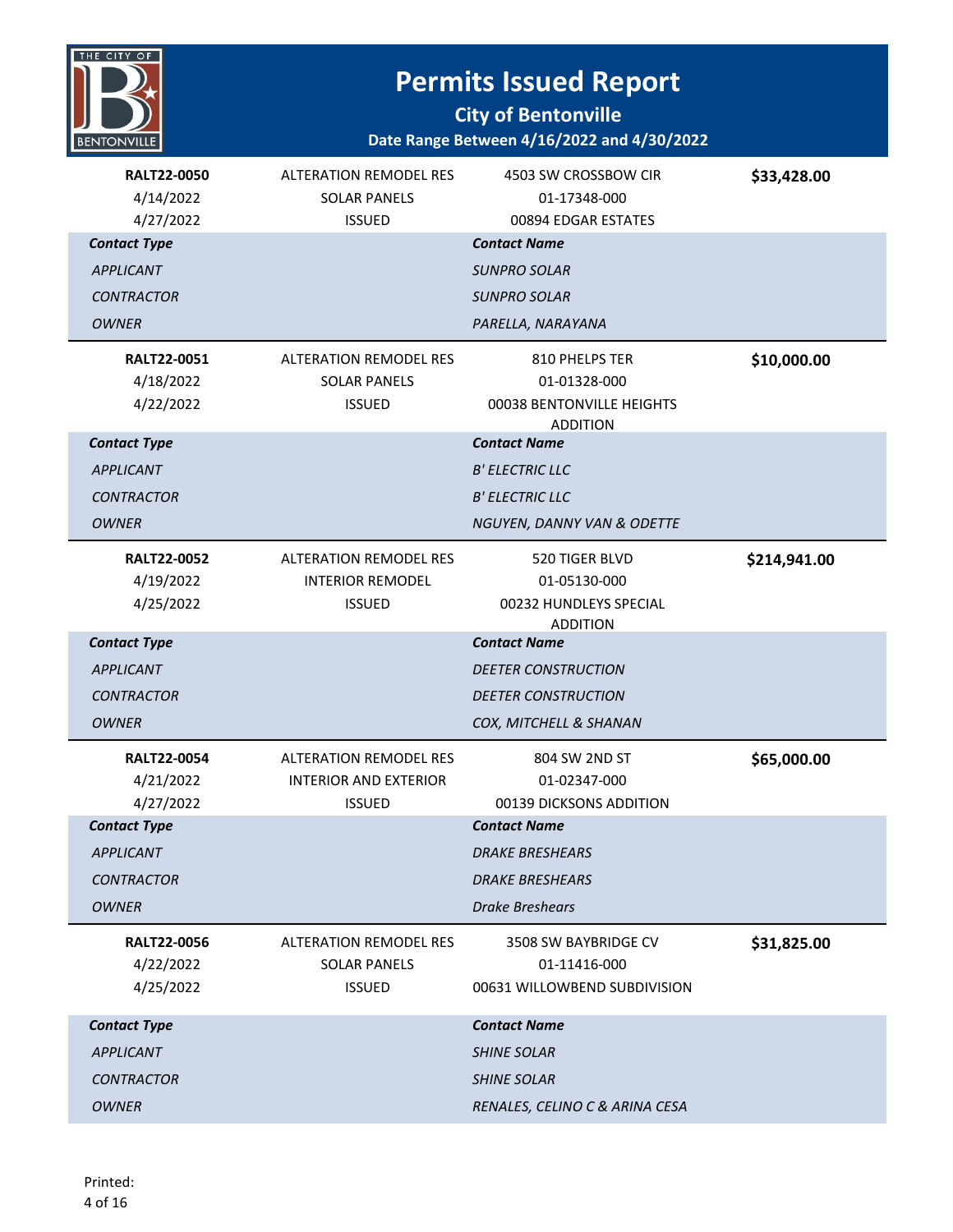

**City of Bentonville**

| <b>RALT22-0057</b><br>4/26/2022<br>4/29/2022 | <b>ALTERATION REMODEL RES</b><br><b>SOLAR PANELS</b><br><b>ISSUED</b> | 2205 SW 18TH ST<br>01-18526-000<br>00959 OAK MEADOWS<br>SUBDIVISION                  | \$20,000.00  |
|----------------------------------------------|-----------------------------------------------------------------------|--------------------------------------------------------------------------------------|--------------|
| <b>Contact Type</b>                          |                                                                       | <b>Contact Name</b>                                                                  |              |
| <b>APPLICANT</b>                             |                                                                       | OZARK SOLAR, LLC                                                                     |              |
| <b>CONTRACTOR</b>                            |                                                                       | <b>OZARK SOLAR, LLC</b>                                                              |              |
| <b>ELECTRICIAN</b>                           |                                                                       | <b>CROSSNET ELECTRICAL SERVICES</b>                                                  |              |
| <b>OWNER</b>                                 |                                                                       | Sreekanth Gudapureddy                                                                |              |
| <b>RDEMO22-0043</b><br>3/7/2022<br>4/29/2022 | DEMOLITION-RESIDENTIAL<br>SINGLE FAMILY DWELLING<br><b>ISSUED</b>     | 723 W CENTRAL AVE<br>01-02350-001<br>00139 DICKSONS ADDITION                         | \$0.00       |
| <b>Contact Type</b>                          |                                                                       | <b>Contact Name</b>                                                                  |              |
| <b>APPLICANT</b>                             |                                                                       | <b>REFORM CONTRACTING</b>                                                            |              |
| <b>CONTRACTOR</b>                            |                                                                       | <b>REFORM CONTRACTING</b>                                                            |              |
| <b>OWNER</b>                                 |                                                                       | METZ, KRISTINA                                                                       |              |
| RES22-0109<br>3/11/2022<br>4/22/2022         | NEW RESIDENTIAL<br>SINGLE FAMILY DETACHED<br><b>ISSUED</b>            | 116 NW TRAIL RIDGE RD<br>01-10473-000<br>01070 TRAIL RIDGE SUBDIVISION               | \$541,460.00 |
| <b>Contact Type</b>                          |                                                                       | <b>Contact Name</b>                                                                  |              |
| <b>APPLICANT</b>                             |                                                                       | <b>CLM HOMES LLC</b>                                                                 |              |
| <b>CONTRACTOR</b>                            |                                                                       | <b>CLM HOMES LLC</b>                                                                 |              |
| <b>OWNER</b>                                 |                                                                       | <b>BOULDER &amp; BEAM LLC</b>                                                        |              |
| <b>RES22-0128</b><br>3/17/2022<br>4/20/2022  | <b>NEW RESIDENTIAL</b><br>SINGLE FAMILY DETACHED<br><b>ISSUED</b>     | 1101 SW ALLEGHANY AVE<br>01-00828-656<br>01029 CLARENDON SUBDIVISION                 | \$505,128.00 |
| <b>Contact Type</b>                          |                                                                       | <b>Contact Name</b>                                                                  |              |
| <b>APPLICANT</b>                             |                                                                       | <b>GBS DEVELOPMENT</b>                                                               |              |
| <b>CONTRACTOR</b>                            |                                                                       | <b>GBS DEVELOPMENT</b>                                                               |              |
| <b>OWNER</b>                                 |                                                                       | <b>GBS Development</b>                                                               |              |
| RES22-0139<br>3/22/2022<br>4/27/2022         | NEW RESIDENTIAL<br>SINGLE FAMILY DETACHED<br><b>ISSUED</b>            | 6000 SW GENTLE WINDS AVE<br>01-18729-001<br>01078 OSAGE HILLS SUBDIVISION<br>PHASE 1 | \$287,568.00 |
| <b>Contact Type</b>                          |                                                                       | <b>Contact Name</b>                                                                  |              |
| <b>APPLICANT</b>                             |                                                                       | <b>NORTHROCK BUILDERS, LLC</b>                                                       |              |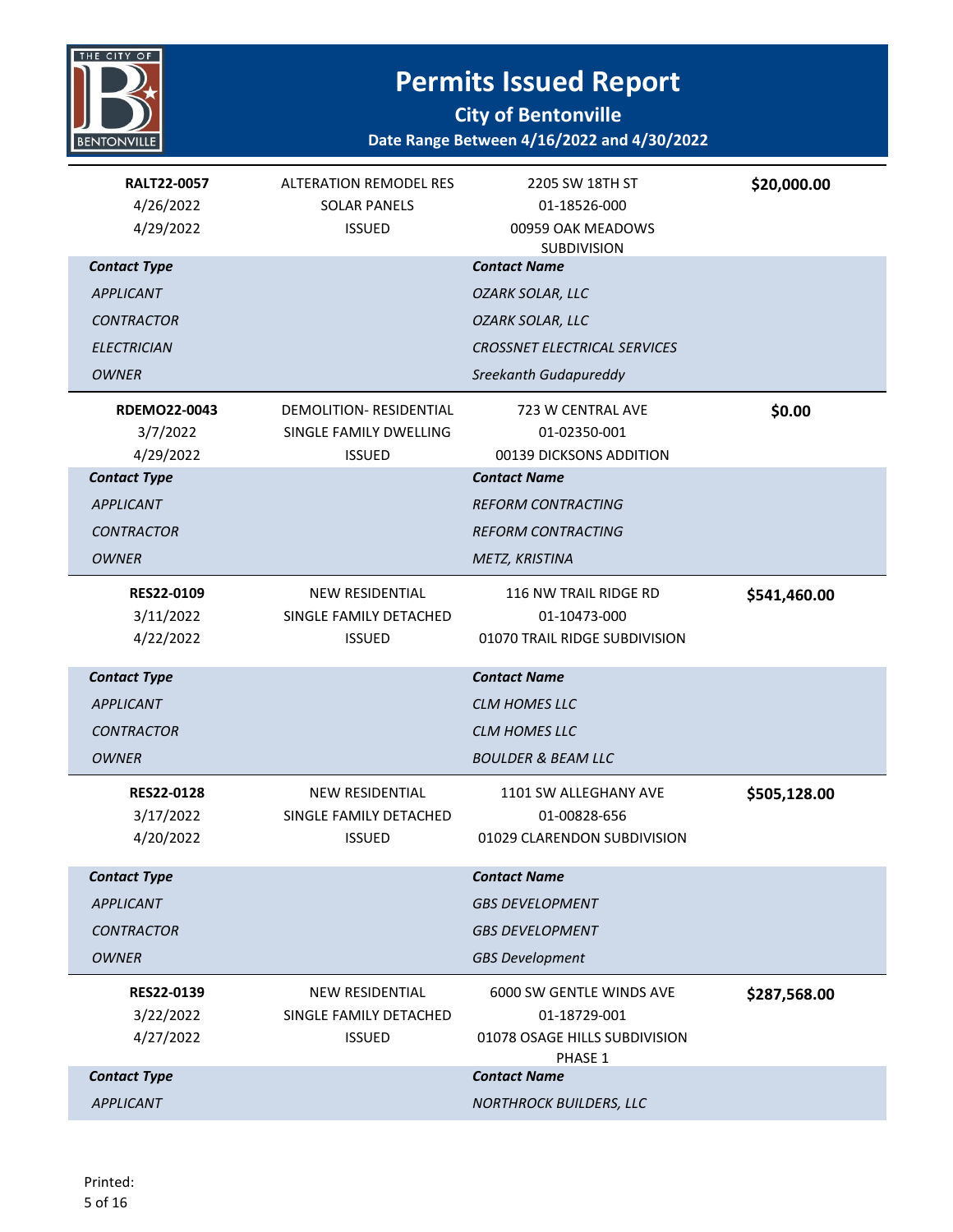

**City of Bentonville**

| <b>CONTRACTOR</b>                       |                                         | <b>NORTHROCK BUILDERS, LLC</b>                |              |
|-----------------------------------------|-----------------------------------------|-----------------------------------------------|--------------|
| <b>OWNER</b>                            |                                         | A & J Real Estate                             |              |
| <b>RES22-0140</b>                       | <b>NEW RESIDENTIAL</b>                  | 5903 SW MACASIN AVE                           | \$276,876.00 |
| 3/22/2022<br>4/27/2022                  | SINGLE FAMILY DETACHED<br><b>ISSUED</b> | 01-18729-001<br>01078 OSAGE HILLS SUBDIVISION |              |
|                                         |                                         | PHASE 1                                       |              |
| <b>Contact Type</b>                     |                                         | <b>Contact Name</b>                           |              |
| <b>APPLICANT</b>                        |                                         | <b>NORTHROCK BUILDERS, LLC</b>                |              |
| <b>CONTRACTOR</b>                       |                                         | <b>NORTHROCK BUILDERS, LLC</b>                |              |
| <b>OWNER</b>                            |                                         | <b>GSP</b>                                    |              |
| <b>RES22-0142</b>                       | <b>NEW RESIDENTIAL</b>                  | 3605 NW WOODBERRY CT                          | \$601,116.00 |
| 3/23/2022                               | SINGLE FAMILY DETACHED                  | 01-10733-000                                  |              |
| 4/25/2022                               | <b>ISSUED</b>                           | 00609 WINDEMERE WOODS                         |              |
| <b>Contact Type</b>                     |                                         | PHASE 1<br><b>Contact Name</b>                |              |
| <b>APPLICANT</b>                        |                                         | <b>HVM CONSTRUCTION &amp; REMODELING</b>      |              |
| <b>CONTRACTOR</b>                       |                                         | <b>HVM Construction Inc.</b>                  |              |
| <b>OWNER</b>                            |                                         | H V M CONSTRUCTION INC                        |              |
| <b>RES22-0177</b>                       | <b>NEW RESIDENTIAL</b>                  | 6204 SW BEACON ST                             | \$413,669.00 |
| 4/11/2022                               | SINGLE FAMILY DETACHED                  | 01-08215-335                                  |              |
| 4/21/2022                               | <b>ISSUED</b>                           | 00984 AURORA SUBDIVISION                      |              |
|                                         |                                         | PHASE 1<br><b>Contact Name</b>                |              |
| <b>Contact Type</b><br><b>APPLICANT</b> |                                         | <b>BAUMANN &amp; CROSNO CONSTRUCTION</b>      |              |
|                                         |                                         |                                               |              |
| <b>CONTRACTOR</b>                       |                                         | <b>BAUMANN &amp; CROSNO CONSTRUCTION</b>      |              |
| <b>OWNER</b>                            |                                         | AURORA DEVELOPMENT COMPANY LLC                |              |
| <b>RES22-0178</b>                       | <b>NEW RESIDENTIAL</b>                  | 6200 SW BEACON ST                             | \$434,573.00 |
| 4/11/2022                               | SINGLE FAMILY DETACHED                  | 01-08215-335                                  |              |
| 4/21/2022                               | <b>ISSUED</b>                           | 00984 AURORA SUBDIVISION<br>PHASE 1           |              |
| <b>Contact Type</b>                     |                                         | <b>Contact Name</b>                           |              |
| <b>APPLICANT</b>                        |                                         | <b>BAUMANN &amp; CROSNO CONSTRUCTION</b>      |              |
| <b>CONTRACTOR</b>                       |                                         | <b>BAUMANN &amp; CROSNO CONSTRUCTION</b>      |              |
| <b>OWNER</b>                            |                                         | AURORA DEVELOPMENT COMPANY LLC                |              |
| RES22-0179                              | <b>NEW RESIDENTIAL</b>                  | 4300 SW BISON ST                              | \$394,362.00 |
| 4/12/2022                               | SINGLE FAMILY DETACHED                  | 01-18729-001                                  |              |
| 4/26/2022                               | <b>ISSUED</b>                           | 01078 OSAGE HILLS SUBDIVISION                 |              |
|                                         |                                         | PHASE 1                                       |              |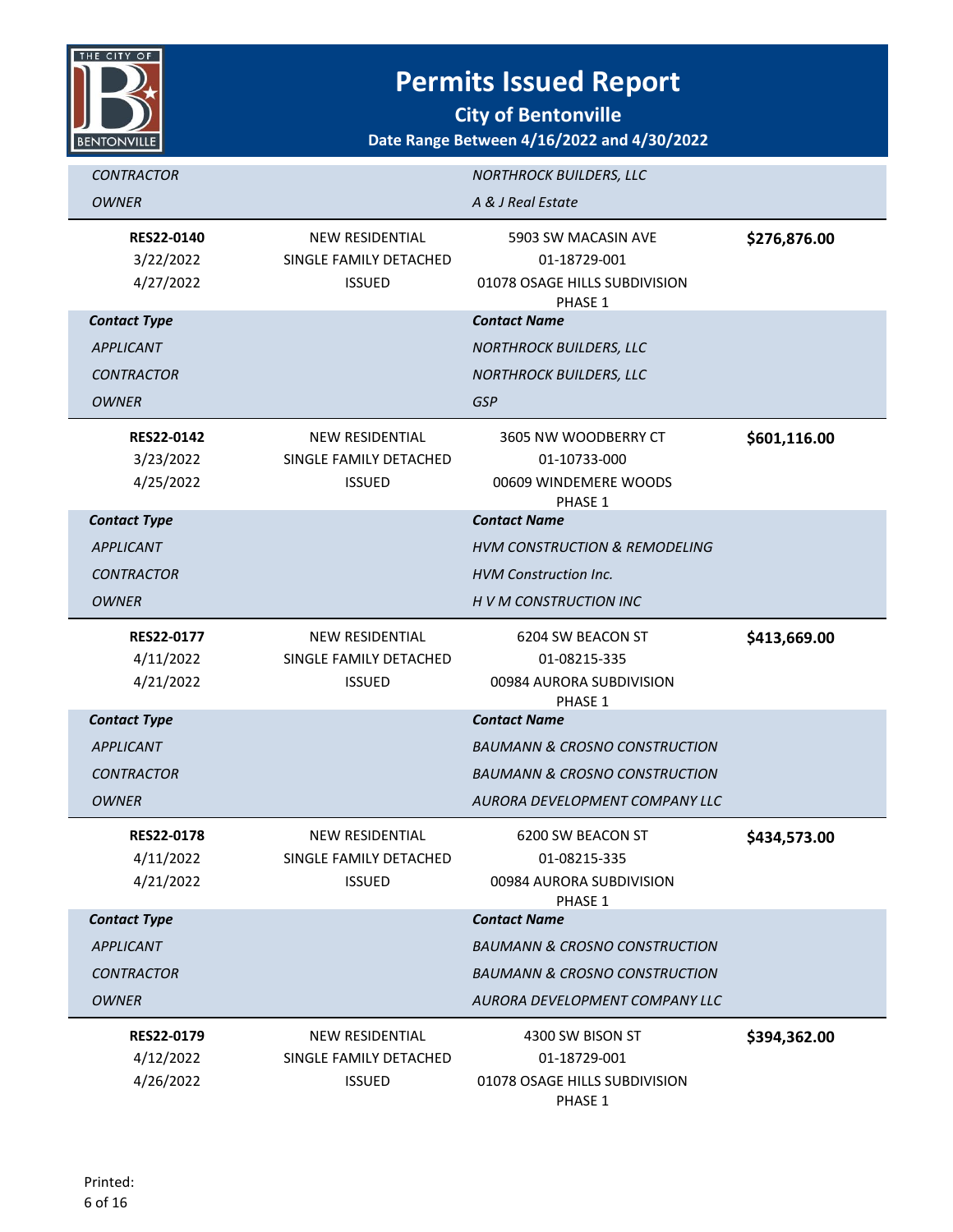

| <b>Contact Type</b>            |                                                  | <b>Contact Name</b>                       |              |
|--------------------------------|--------------------------------------------------|-------------------------------------------|--------------|
| <b>APPLICANT</b>               |                                                  | <b>BRITTENUM CONSTRUCTION</b>             |              |
| <b>CONTRACTOR</b>              |                                                  | <b>BRITTENUM CONSTRUCTION</b>             |              |
| <b>OWNER</b>                   |                                                  | <b>Osage RE Holdings LLC</b>              |              |
|                                |                                                  |                                           |              |
| <b>RES22-0180</b><br>4/12/2022 | <b>NEW RESIDENTIAL</b><br>SINGLE FAMILY DETACHED | 4502 SW CULTURE ST<br>01-18729-001        | \$390,239.00 |
| 4/26/2022                      | <b>ISSUED</b>                                    | 01078 OSAGE HILLS SUBDIVISION             |              |
|                                |                                                  | PHASE 1                                   |              |
| <b>Contact Type</b>            |                                                  | <b>Contact Name</b>                       |              |
| <b>APPLICANT</b>               |                                                  | <b>BRITTENUM CONSTRUCTION</b>             |              |
| <b>CONTRACTOR</b>              |                                                  | <b>BRITTENUM CONSTRUCTION</b>             |              |
| <b>OWNER</b>                   |                                                  | <b>Osage RE Holdings LLC</b>              |              |
| <b>RES22-0181</b>              | <b>NEW RESIDENTIAL</b>                           | 4503 SW CULTURE ST                        | \$394,362.00 |
| 4/12/2022                      | SINGLE FAMILY DETACHED                           | 01-18729-001                              |              |
| 4/26/2022                      | <b>ISSUED</b>                                    | 01078 OSAGE HILLS SUBDIVISION             |              |
|                                |                                                  | PHASE 1                                   |              |
| <b>Contact Type</b>            |                                                  | <b>Contact Name</b>                       |              |
| <b>APPLICANT</b>               |                                                  | <b>BRITTENUM CONSTRUCTION</b>             |              |
| <b>CONTRACTOR</b>              |                                                  | <b>BRITTENUM CONSTRUCTION</b>             |              |
|                                |                                                  |                                           |              |
| <b>OWNER</b>                   |                                                  | <b>Osage RE Holdings LLC</b>              |              |
| <b>RES22-0183</b>              | <b>NEW RESIDENTIAL</b>                           | 302 SW AUTUMN HILLS RD                    | \$717,361.00 |
| 4/13/2022                      | SINGLE FAMILY DETACHED                           | 01-19115-000                              |              |
| 4/18/2022                      | <b>ISSUED</b>                                    | 01009 AUTUMN HILLS                        |              |
| <b>Contact Type</b>            |                                                  | <b>SUBDIVISION</b><br><b>Contact Name</b> |              |
| <b>APPLICANT</b>               |                                                  | <b>JSN PROPERTIES OF NWA</b>              |              |
| <b>CONTRACTOR</b>              |                                                  | <i><b>JSN PROPERTIES OF NWA</b></i>       |              |
| <b>OWNER</b>                   |                                                  |                                           |              |
|                                |                                                  | MCCARTHY, KYLE                            |              |
| RES22-0184                     | NEW RESIDENTIAL                                  | 5807 SW MACASIN AVE                       | \$356,128.00 |
| 4/14/2022                      | SINGLE FAMILY DETACHED                           | 01-18729-001                              |              |
| 4/27/2022                      | <b>ISSUED</b>                                    | 01078 OSAGE HILLS SUBDIVISION<br>PHASE 1  |              |
| <b>Contact Type</b>            |                                                  | <b>Contact Name</b>                       |              |
| <b>APPLICANT</b>               |                                                  | <b>NORTHROCK BUILDERS, LLC</b>            |              |
| <b>CONTRACTOR</b>              |                                                  | <b>NORTHROCK BUILDERS, LLC</b>            |              |
| <b>OWNER</b>                   |                                                  | <b>Northrock Holdings</b>                 |              |
| RES22-0185                     | <b>NEW RESIDENTIAL</b>                           | 6002 SW GENTLE WINDS AVE                  | \$407,891.00 |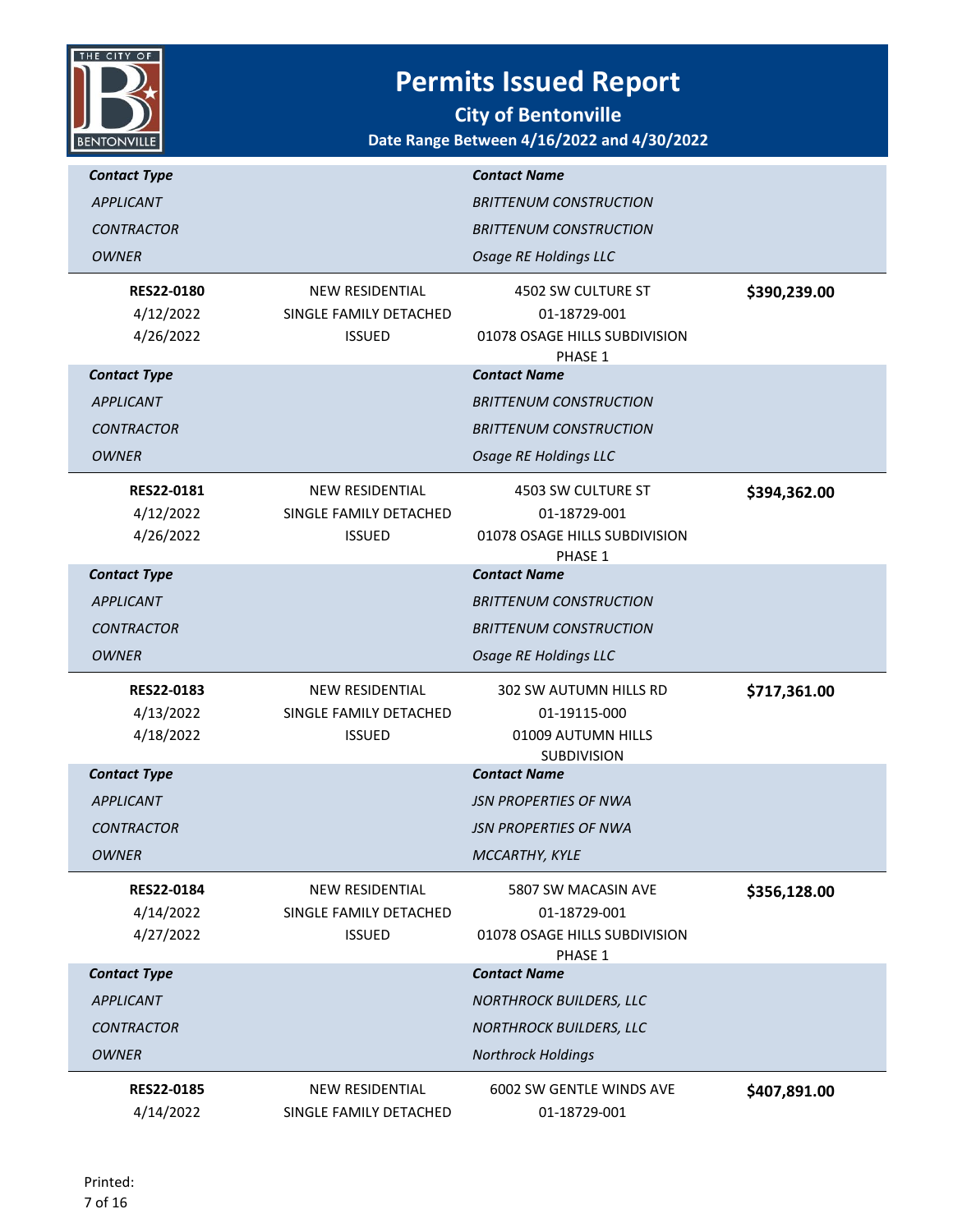

**City of Bentonville**

| 4/27/2022           | <b>ISSUED</b>          | 01078 OSAGE HILLS SUBDIVISION<br>PHASE 1 |              |
|---------------------|------------------------|------------------------------------------|--------------|
| <b>Contact Type</b> |                        | <b>Contact Name</b>                      |              |
| <b>APPLICANT</b>    |                        | <b>NORTHROCK BUILDERS, LLC</b>           |              |
| <b>CONTRACTOR</b>   |                        | <b>NORTHROCK BUILDERS, LLC</b>           |              |
| <b>OWNER</b>        |                        | <b>Northrock Holdings</b>                |              |
| <b>RES22-0186</b>   | <b>NEW RESIDENTIAL</b> | 5802 SW TEPPEE AVE                       | \$394,362.00 |
| 4/18/2022           | SINGLE FAMILY DETACHED | 01-18729-001                             |              |
| 4/26/2022           | <b>ISSUED</b>          | 01133 OSAGE HILLS SUBDIVISION<br>PHASE 2 |              |
| <b>Contact Type</b> |                        | <b>Contact Name</b>                      |              |
| <b>APPLICANT</b>    |                        | <b>BRITTENUM CONSTRUCTION</b>            |              |
| <b>CONTRACTOR</b>   |                        | <b>BRITTENUM CONSTRUCTION</b>            |              |
| <b>OWNER</b>        |                        | OSAGE RE HOLDINGS LLC                    |              |
| <b>RES22-0188</b>   | <b>NEW RESIDENTIAL</b> | 5803 SW GENTLE WINDS AVE                 | \$358,073.00 |
| 4/18/2022           | SINGLE FAMILY DETACHED | 01-18729-001                             |              |
| 4/26/2022           | <b>ISSUED</b>          | 01133 OSAGE HILLS SUBDIVISION<br>PHASE 2 |              |
| <b>Contact Type</b> |                        | <b>Contact Name</b>                      |              |
| <b>APPLICANT</b>    |                        | <b>BRITTENUM CONSTRUCTION</b>            |              |
| <b>CONTRACTOR</b>   |                        | <b>BRITTENUM CONSTRUCTION</b>            |              |
| <b>OWNER</b>        |                        | <b>OSAGE RE HOLDINGS LLC</b>             |              |
| RES22-0189          | <b>NEW RESIDENTIAL</b> | 5801 SW GENTLE WINDS AVE                 | \$466,886.00 |
| 4/18/2022           | SINGLE FAMILY DETACHED | 01-18729-001                             |              |
| 4/26/2022           | <b>ISSUED</b>          | 01133 OSAGE HILLS SUBDIVISION<br>PHASE 2 |              |
| <b>Contact Type</b> |                        | <b>Contact Name</b>                      |              |
| <b>APPLICANT</b>    |                        | <b>BRITTENUM CONSTRUCTION</b>            |              |
| <b>CONTRACTOR</b>   |                        | <b>BRITTENUM CONSTRUCTION</b>            |              |
| <b>OWNER</b>        |                        | <b>OSAGE RE HOLDINGS LLC</b>             |              |
| RES22-0190          | <b>NEW RESIDENTIAL</b> | 4201 SW BISON ST                         | \$358,073.00 |
| 4/18/2022           | SINGLE FAMILY DETACHED | 01-18729-001                             |              |
| 4/26/2022           | <b>ISSUED</b>          | 01133 OSAGE HILLS SUBDIVISION<br>PHASE 2 |              |
| <b>Contact Type</b> |                        | <b>Contact Name</b>                      |              |
| <b>APPLICANT</b>    |                        | <b>BRITTENUM CONSTRUCTION</b>            |              |
| <b>CONTRACTOR</b>   |                        | <b>BRITTENUM CONSTRUCTION</b>            |              |
|                     |                        |                                          |              |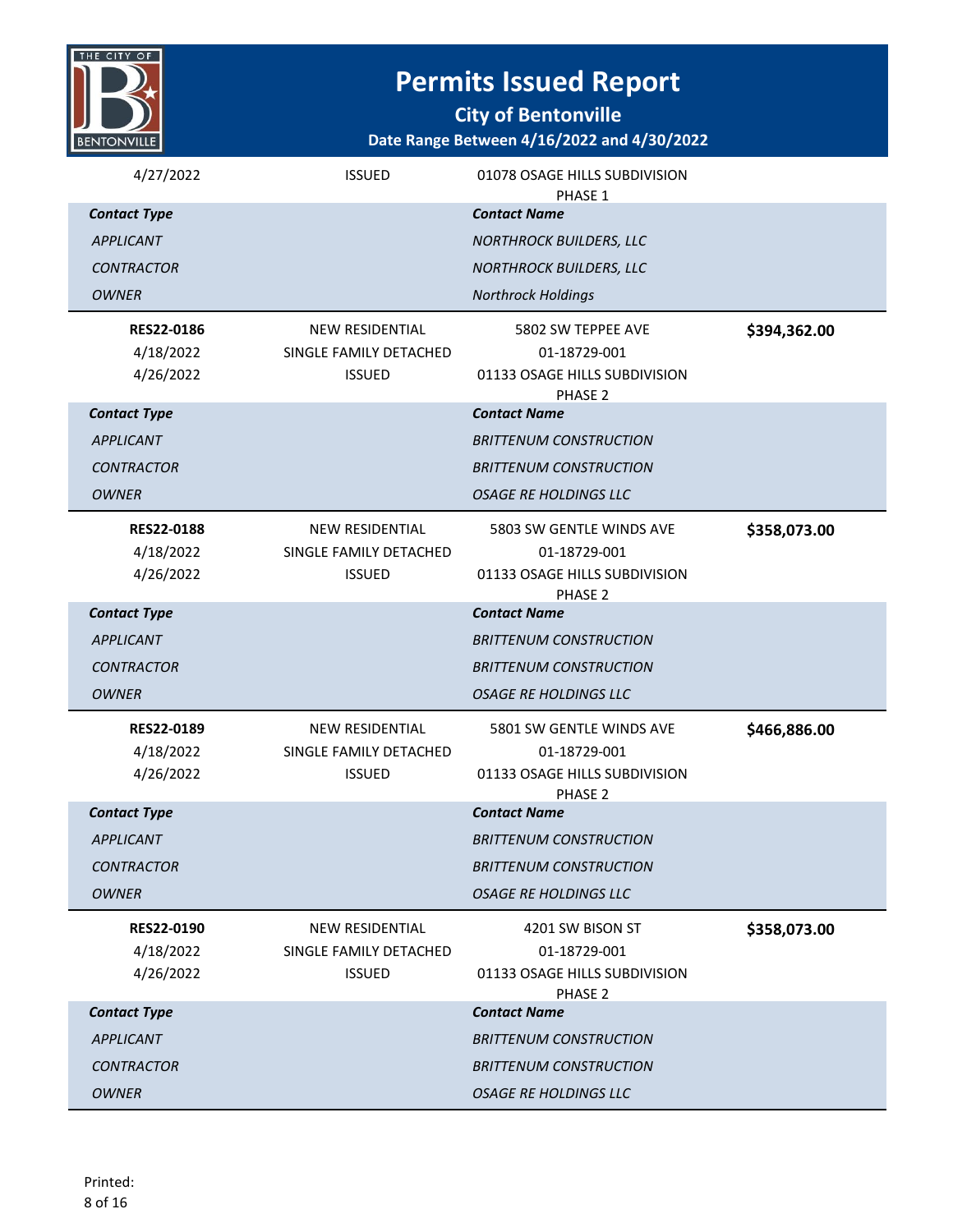

**City of Bentonville**

| RES22-0191<br>4/18/2022<br>4/26/2022 | <b>NEW RESIDENTIAL</b><br>SINGLE FAMILY DETACHED<br><b>ISSUED</b> | 4203 SW BISON ST<br>01-18729-001<br>01133 OSAGE HILLS SUBDIVISION<br>PHASE 2 | \$394,362.00 |
|--------------------------------------|-------------------------------------------------------------------|------------------------------------------------------------------------------|--------------|
| <b>Contact Type</b>                  |                                                                   | <b>Contact Name</b>                                                          |              |
| <b>APPLICANT</b>                     |                                                                   | <b>BRITTENUM CONSTRUCTION</b>                                                |              |
| <b>CONTRACTOR</b>                    |                                                                   | <b>BRITTENUM CONSTRUCTION</b>                                                |              |
| <b>OWNER</b>                         |                                                                   | <b>OSAGE RE HOLDINGS LLC</b>                                                 |              |
| <b>RES22-0192</b>                    | <b>NEW RESIDENTIAL</b>                                            | 4205 SW BISON ST                                                             | \$390,239.00 |
| 4/18/2022                            | SINGLE FAMILY DETACHED                                            | 01-18729-001                                                                 |              |
| 4/26/2022                            | <b>ISSUED</b>                                                     | 01133 OSAGE HILLS SUBDIVISION<br>PHASE 2                                     |              |
| <b>Contact Type</b>                  |                                                                   | <b>Contact Name</b>                                                          |              |
| <b>APPLICANT</b>                     |                                                                   | <b>BRITTENUM CONSTRUCTION</b>                                                |              |
| <b>CONTRACTOR</b>                    |                                                                   | <b>BRITTENUM CONSTRUCTION</b>                                                |              |
| <b>OWNER</b>                         |                                                                   | <b>OSAGE RE HOLDINGS LLC</b>                                                 |              |
| RES22-0193                           | NEW RESIDENTIAL                                                   | 4301 SW BISON ST                                                             | \$394,362.00 |
| 4/18/2022                            | SINGLE FAMILY DETACHED                                            | 01-18729-001                                                                 |              |
| 4/26/2022                            | <b>ISSUED</b>                                                     | 01133 OSAGE HILLS SUBDIVISION                                                |              |
| <b>Contact Type</b>                  |                                                                   | PHASE 2<br><b>Contact Name</b>                                               |              |
| <b>APPLICANT</b>                     |                                                                   | <b>BRITTENUM CONSTRUCTION</b>                                                |              |
| <b>CONTRACTOR</b>                    |                                                                   | <b>BRITTENUM CONSTRUCTION</b>                                                |              |
| <b>OWNER</b>                         |                                                                   | <b>OSAGE RE HOLDINGS LLC</b>                                                 |              |
| RES22-0194                           | <b>NEW RESIDENTIAL</b>                                            | 4303 SW BISON ST                                                             | \$409,547.00 |
| 4/18/2022                            | SINGLE FAMILY DETACHED                                            | 01-18729-001                                                                 |              |
| 4/26/2022                            | <b>ISSUED</b>                                                     | 01133 OSAGE HILLS SUBDIVISION<br>PHASE 2                                     |              |
| <b>Contact Type</b>                  |                                                                   | <b>Contact Name</b>                                                          |              |
| <b>APPLICANT</b>                     |                                                                   | <b>BRITTENUM CONSTRUCTION</b>                                                |              |
| <b>CONTRACTOR</b>                    |                                                                   | <b>BRITTENUM CONSTRUCTION</b>                                                |              |
| <b>OWNER</b>                         |                                                                   | <b>OSAGE RE HOLDINGS LLC</b>                                                 |              |
| <b>RES22-0195</b>                    | <b>NEW RESIDENTIAL</b>                                            | 4305 SW BISON ST                                                             | \$409,547.00 |
| 4/19/2022                            | SINGLE FAMILY DETACHED                                            | 01-18729-001                                                                 |              |
| 4/26/2022                            | <b>ISSUED</b>                                                     | 01133 OSAGE HILLS SUBDIVISION<br>PHASE 2                                     |              |
| <b>Contact Type</b>                  |                                                                   | <b>Contact Name</b>                                                          |              |
| <b>APPLICANT</b>                     |                                                                   | <b>BRITTENUM CONSTRUCTION</b>                                                |              |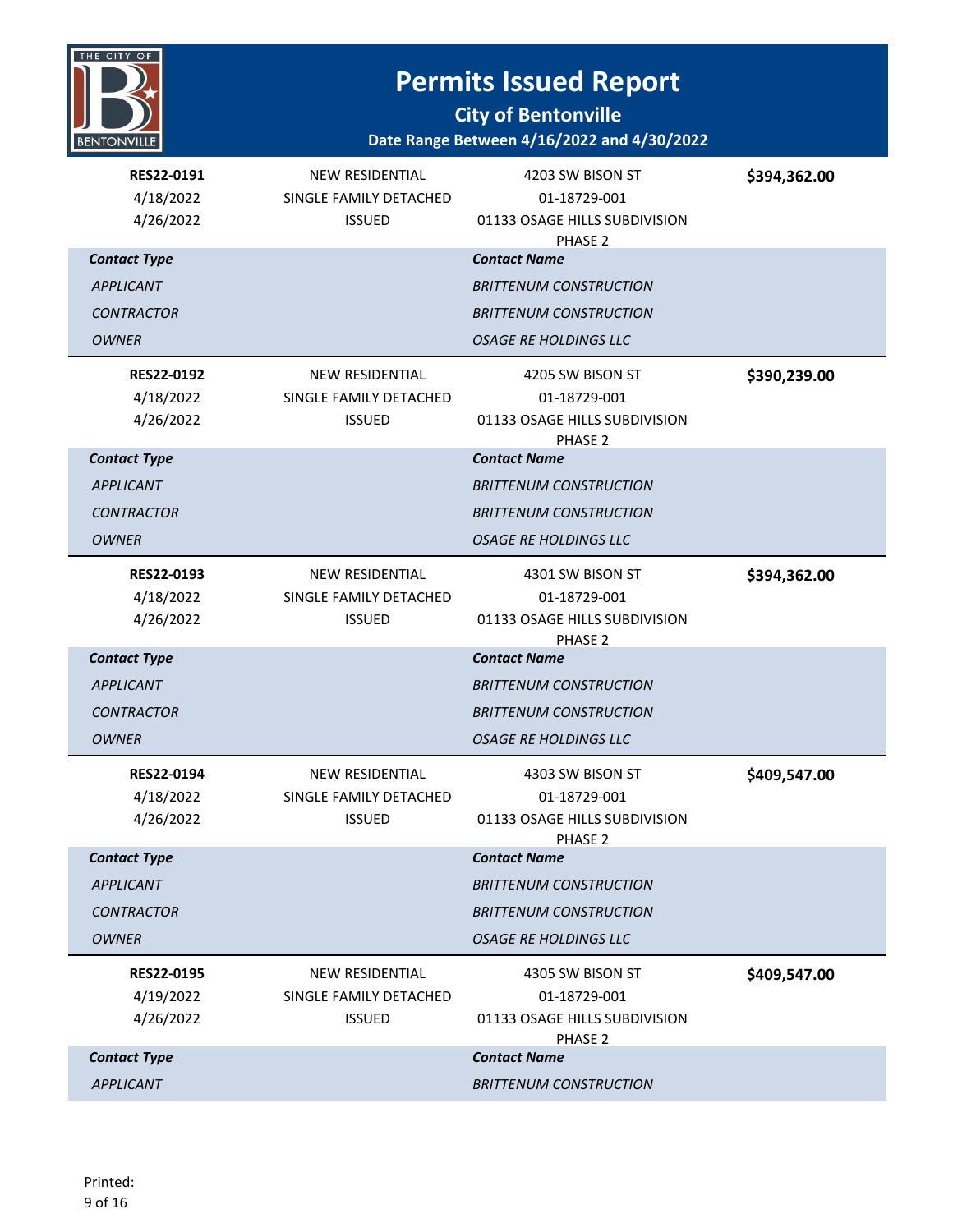

**City of Bentonville**

| <b>CONTRACTOR</b><br>OWNER                  |                                                                   | <b>BRITTENUM CONSTRUCTION</b><br><b>OSAGE RE HOLDINGS LLC</b>                           |              |
|---------------------------------------------|-------------------------------------------------------------------|-----------------------------------------------------------------------------------------|--------------|
| <b>RES22-0196</b><br>4/19/2022<br>4/26/2022 | <b>NEW RESIDENTIAL</b><br>SINGLE FAMILY DETACHED<br><b>ISSUED</b> | 4307 SW BISON ST<br>01-18729-001<br>01133 OSAGE HILLS SUBDIVISION<br>PHASE <sub>2</sub> | \$358,073.00 |
| <b>Contact Type</b>                         |                                                                   | <b>Contact Name</b>                                                                     |              |
| <b>APPLICANT</b>                            |                                                                   | <b>BRITTENUM CONSTRUCTION</b>                                                           |              |
| <b>CONTRACTOR</b>                           |                                                                   | <b>BRITTENUM CONSTRUCTION</b>                                                           |              |
| <b>OWNER</b>                                |                                                                   | <b>OSAGE RE HOLDINGS LLC</b>                                                            |              |
| <b>RES22-0197</b>                           | <b>NEW RESIDENTIAL</b>                                            | 4311 SW BISON ST                                                                        | \$390,239.00 |
| 4/19/2022                                   | SINGLE FAMILY DETACHED                                            | 01-18729-001                                                                            |              |
| 4/26/2022                                   | <b>ISSUED</b>                                                     | 01133 OSAGE HILLS SUBDIVISION<br>PHASE 2                                                |              |
| <b>Contact Type</b>                         |                                                                   | <b>Contact Name</b>                                                                     |              |
| <b>APPLICANT</b>                            |                                                                   | <b>BRITTENUM CONSTRUCTION</b>                                                           |              |
| <b>CONTRACTOR</b>                           |                                                                   | <b>BRITTENUM CONSTRUCTION</b>                                                           |              |
| OWNER                                       |                                                                   | <b>OSAGE RE HOLDINGS LLC</b>                                                            |              |
| <b>RES22-0198</b><br>4/19/2022              | NEW RESIDENTIAL<br>SINGLE FAMILY DETACHED                         | 4313 SW BISON ST<br>01-18729-001                                                        | \$394,362.00 |
| 4/26/2022                                   | <b>ISSUED</b>                                                     | 01133 OSAGE HILLS SUBDIVISION                                                           |              |
|                                             |                                                                   | PHASE 2                                                                                 |              |
| <b>Contact Type</b>                         |                                                                   | <b>Contact Name</b>                                                                     |              |
| <b>APPLICANT</b>                            |                                                                   | <b>BRITTENUM CONSTRUCTION</b>                                                           |              |
| <b>CONTRACTOR</b>                           |                                                                   | <b>BRITTENUM CONSTRUCTION</b>                                                           |              |
| <b>OWNER</b>                                |                                                                   | <b>OSAGE RE HOLDINGS LLC</b>                                                            |              |
| RES22-0199                                  | <b>NEW RESIDENTIAL</b>                                            | 4315 SW BISON ST                                                                        | \$358,073.00 |
| 4/19/2022                                   | SINGLE FAMILY DETACHED                                            | 01-18729-001                                                                            |              |
| 4/26/2022                                   | <b>ISSUED</b>                                                     | 01133 OSAGE HILLS SUBDIVISION<br>PHASE <sub>2</sub>                                     |              |
| <b>Contact Type</b>                         |                                                                   | <b>Contact Name</b>                                                                     |              |
| <b>APPLICANT</b>                            |                                                                   | <b>BRITTENUM CONSTRUCTION</b>                                                           |              |
| <b>CONTRACTOR</b>                           |                                                                   | <b>BRITTENUM CONSTRUCTION</b>                                                           |              |
| <b>OWNER</b>                                |                                                                   | <b>OSAGE RE HOLDINGS LLC</b>                                                            |              |
| <b>RES22-0200</b>                           | <b>NEW RESIDENTIAL</b>                                            | 4401 SW BISON ST                                                                        | \$394,362.00 |
| 4/19/2022                                   | SINGLE FAMILY DETACHED                                            | 01-18729-001                                                                            |              |
| 4/26/2022                                   | <b>ISSUED</b>                                                     | 01133 OSAGE HILLS SUBDIVISION<br>PHASE 2                                                |              |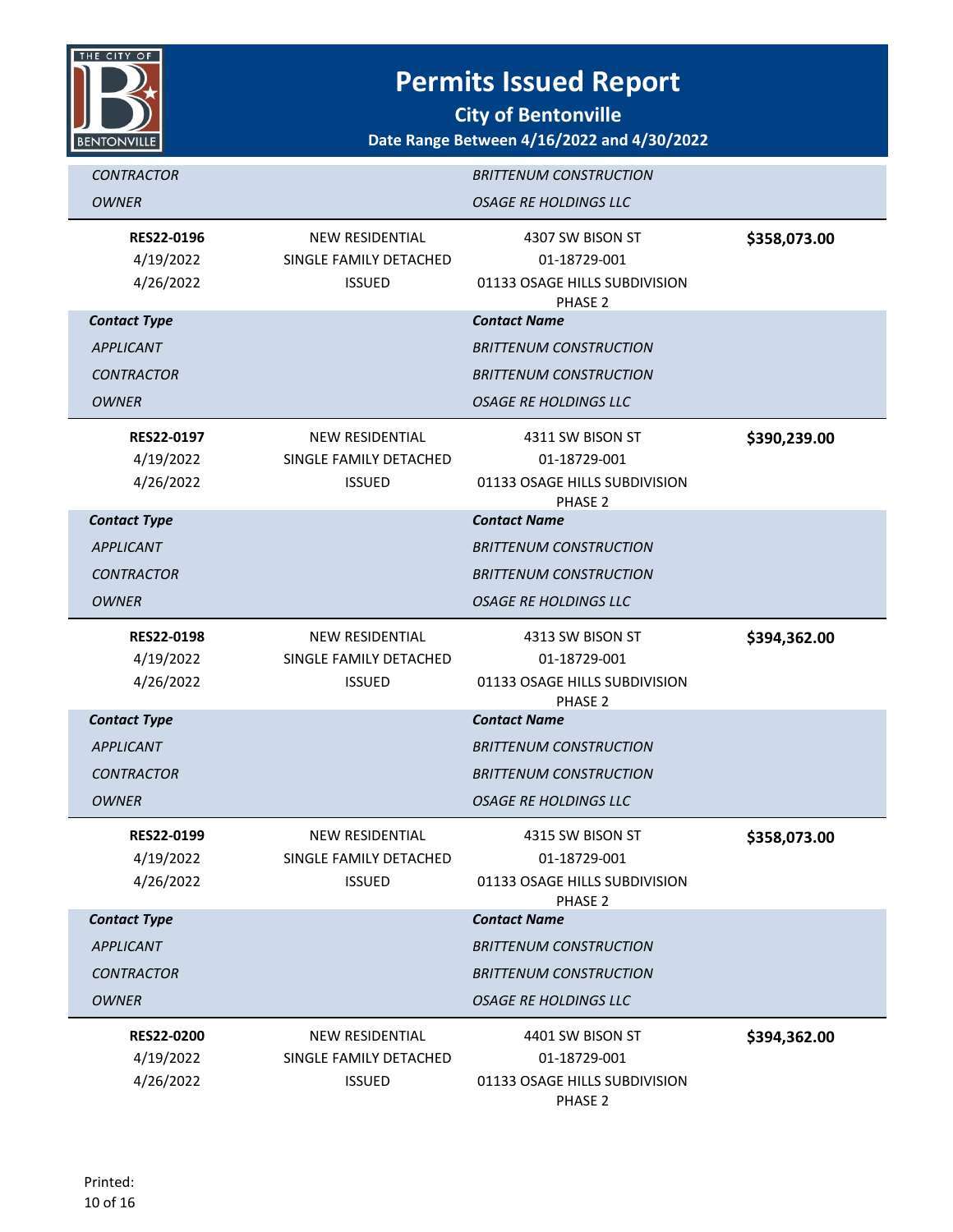

| <b>Contact Type</b>    |                                         | <b>Contact Name</b>                           |              |
|------------------------|-----------------------------------------|-----------------------------------------------|--------------|
| <b>APPLICANT</b>       |                                         | <b>BRITTENUM CONSTRUCTION</b>                 |              |
| <b>CONTRACTOR</b>      |                                         | <b>BRITTENUM CONSTRUCTION</b>                 |              |
| <b>OWNER</b>           |                                         | <b>OSAGE RE HOLDINGS LLC</b>                  |              |
|                        |                                         |                                               |              |
| <b>RES22-0201</b>      | <b>NEW RESIDENTIAL</b>                  | 4403 SW BISON ST                              | \$390,239.00 |
| 4/19/2022<br>4/26/2022 | SINGLE FAMILY DETACHED<br><b>ISSUED</b> | 01-18729-001<br>01133 OSAGE HILLS SUBDIVISION |              |
|                        |                                         | PHASE 2                                       |              |
| <b>Contact Type</b>    |                                         | <b>Contact Name</b>                           |              |
| <b>APPLICANT</b>       |                                         | <b>BRITTENUM CONSTRUCTION</b>                 |              |
| <b>CONTRACTOR</b>      |                                         | <b>BRITTENUM CONSTRUCTION</b>                 |              |
| <b>OWNER</b>           |                                         | <b>OSAGE RE HOLDINGS LLC</b>                  |              |
| <b>RES22-0202</b>      | <b>NEW RESIDENTIAL</b>                  | 4405 SW BISON ST                              | \$373,899.00 |
| 4/19/2022              | SINGLE FAMILY DETACHED                  | 01-18729-001                                  |              |
| 4/26/2022              | <b>ISSUED</b>                           | 01133 OSAGE HILLS SUBDIVISION                 |              |
| <b>Contact Type</b>    |                                         | PHASE 2<br><b>Contact Name</b>                |              |
|                        |                                         |                                               |              |
| <b>APPLICANT</b>       |                                         | <b>BRITTENUM CONSTRUCTION</b>                 |              |
| <b>CONTRACTOR</b>      |                                         | <b>BRITTENUM CONSTRUCTION</b>                 |              |
| <b>OWNER</b>           |                                         | <i><b>OSAGE RE HOLDINGS LLC</b></i>           |              |
|                        |                                         |                                               |              |
| <b>RES22-0203</b>      | <b>NEW RESIDENTIAL</b>                  | 4407 SW BISON ST                              | \$394,362.00 |
| 4/19/2022              | SINGLE FAMILY DETACHED                  | 01-18729-001                                  |              |
| 4/26/2022              | <b>ISSUED</b>                           | 01133 OSAGE HILLS SUBDIVISION                 |              |
| <b>Contact Type</b>    |                                         | PHASE 2<br><b>Contact Name</b>                |              |
| <b>APPLICANT</b>       |                                         | <b>BRITTENUM CONSTRUCTION</b>                 |              |
| <b>CONTRACTOR</b>      |                                         | <b>BRITTENUM CONSTRUCTION</b>                 |              |
| <b>OWNER</b>           |                                         | <b>OSAGE RE HOLDINGS LLC</b>                  |              |
| <b>RES22-0204</b>      | <b>NEW RESIDENTIAL</b>                  | 4409 SW BISON ST                              | \$358,073.00 |
| 4/19/2022              | SINGLE FAMILY DETACHED                  | 01-18729-001                                  |              |
| 4/26/2022              | <b>ISSUED</b>                           | 01133 OSAGE HILLS SUBDIVISION<br>PHASE 2      |              |
| <b>Contact Type</b>    |                                         | <b>Contact Name</b>                           |              |
| <b>APPLICANT</b>       |                                         | <b>BRITTENUM CONSTRUCTION</b>                 |              |
| <b>CONTRACTOR</b>      |                                         | <b>BRITTENUM CONSTRUCTION</b>                 |              |
| <b>OWNER</b>           |                                         | <b>OSAGE RE HOLDINGS LLC</b>                  |              |
| <b>RES22-0205</b>      | <b>NEW RESIDENTIAL</b>                  | 4411 SW BISON ST                              | \$358,073.00 |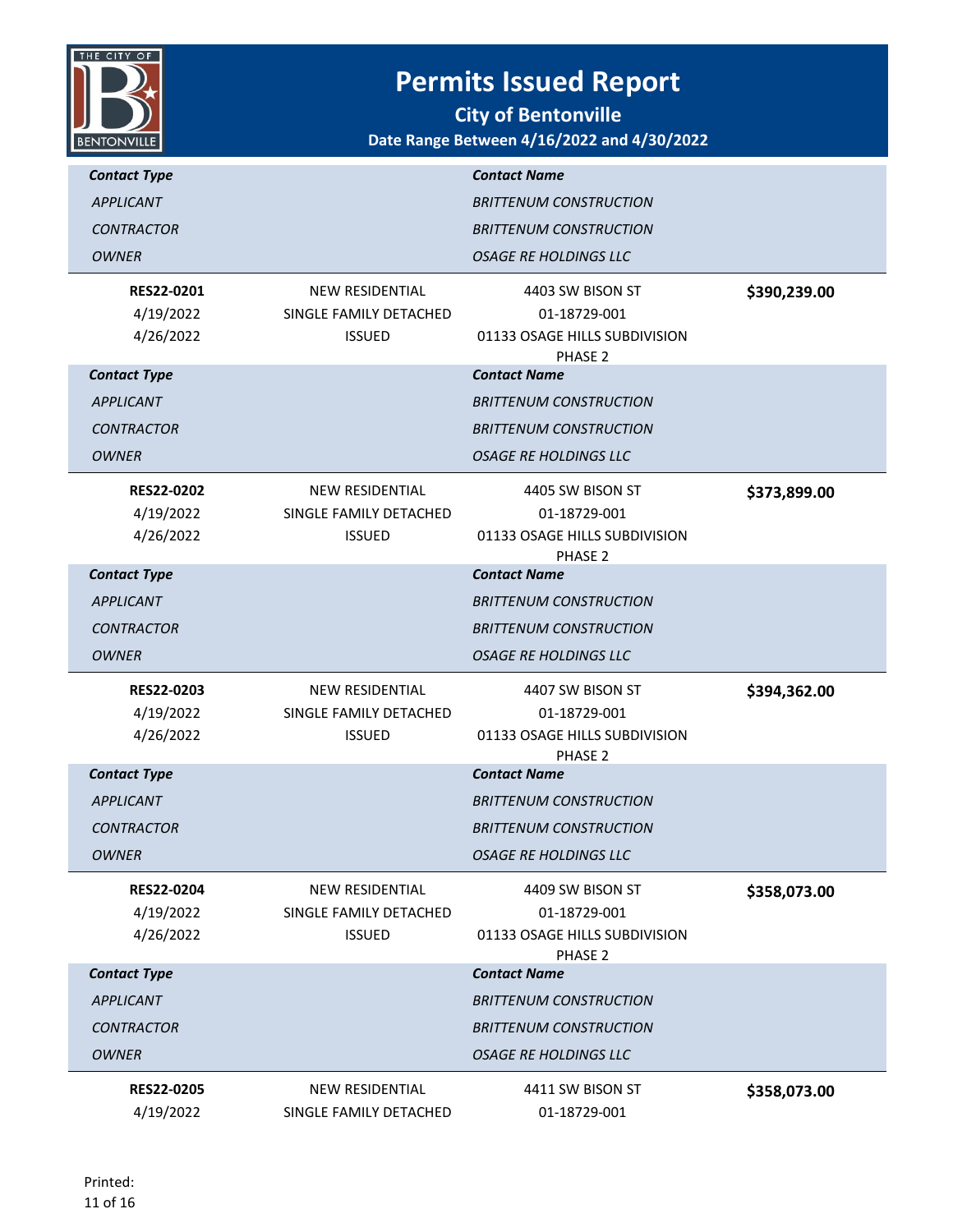

**City of Bentonville**

| 4/26/2022              | <b>ISSUED</b>                           | 01133 OSAGE HILLS SUBDIVISION                               |              |
|------------------------|-----------------------------------------|-------------------------------------------------------------|--------------|
| <b>Contact Type</b>    |                                         | PHASE 2<br><b>Contact Name</b>                              |              |
| <b>APPLICANT</b>       |                                         | <b>BRITTENUM CONSTRUCTION</b>                               |              |
| <b>CONTRACTOR</b>      |                                         | <b>BRITTENUM CONSTRUCTION</b>                               |              |
| <b>OWNER</b>           |                                         | <b>OSAGE RE HOLDINGS LLC</b>                                |              |
| <b>RES22-0206</b>      | <b>NEW RESIDENTIAL</b>                  | 4309 SW BISON ST                                            | \$394,362.00 |
| 4/19/2022              | SINGLE FAMILY DETACHED                  | 01-18729-001                                                |              |
| 4/26/2022              | <b>ISSUED</b>                           | 01133 OSAGE HILLS SUBDIVISION<br>PHASE <sub>2</sub>         |              |
| <b>Contact Type</b>    |                                         | <b>Contact Name</b>                                         |              |
| <b>APPLICANT</b>       |                                         | <b>BRITTENUM CONSTRUCTION</b>                               |              |
| <b>CONTRACTOR</b>      |                                         | <b>BRITTENUM CONSTRUCTION</b>                               |              |
| <b>OWNER</b>           |                                         | <b>OSAGE RE HOLDINGS LLC</b>                                |              |
| <b>RES22-0207</b>      | <b>NEW RESIDENTIAL</b>                  | 404 NE ROYCE LOOP                                           | \$885,160.00 |
| 4/20/2022              | SINGLE FAMILY DETACHED                  | 01-18741-000                                                |              |
| 4/25/2022              | <b>ISSUED</b>                           | 01019 AMBER RIDGE SOUTH AT                                  |              |
| <b>Contact Type</b>    |                                         | WOODS CREEK SUBDIVISION<br><b>Contact Name</b>              |              |
| APPLICANT              |                                         | <b>ENDERLE HOMES LLC</b>                                    |              |
| <b>CONTRACTOR</b>      |                                         | <b>ENDERLE HOMES LLC</b>                                    |              |
| <b>OWNER</b>           |                                         | <b>ENDERLE HOMES LLC</b>                                    |              |
| <b>RES22-0208</b>      | <b>NEW RESIDENTIAL</b>                  | 5805 SW MACASIN AVE                                         | \$352,341.00 |
| 4/20/2022              | SINGLE FAMILY DETACHED                  | 01-18729-001                                                |              |
| 4/27/2022              | <b>ISSUED</b>                           | 01078 OSAGE HILLS SUBDIVISION                               |              |
| <b>Contact Type</b>    |                                         | PHASE 1<br><b>Contact Name</b>                              |              |
| <b>APPLICANT</b>       |                                         | <b>NORTHROCK BUILDERS, LLC</b>                              |              |
|                        |                                         |                                                             |              |
| <b>CONTRACTOR</b>      |                                         | <b>NORTHROCK BUILDERS, LLC</b><br><b>Northrock Holdings</b> |              |
| <b>OWNER</b>           |                                         |                                                             |              |
| RES22-0209             | NEW RESIDENTIAL                         | 5809 SW MACASIN AVE                                         | \$352,341.00 |
| 4/20/2022<br>4/27/2022 | SINGLE FAMILY DETACHED<br><b>ISSUED</b> | 01-18729-001<br>01078 OSAGE HILLS SUBDIVISION               |              |
|                        |                                         | PHASE 1                                                     |              |
| <b>Contact Type</b>    |                                         | <b>Contact Name</b>                                         |              |
| <b>APPLICANT</b>       |                                         | <b>NORTHROCK BUILDERS, LLC</b>                              |              |
| <b>CONTRACTOR</b>      |                                         | <b>NORTHROCK BUILDERS, LLC</b>                              |              |
| <b>OWNER</b>           |                                         | <b>Northrock Holdings</b>                                   |              |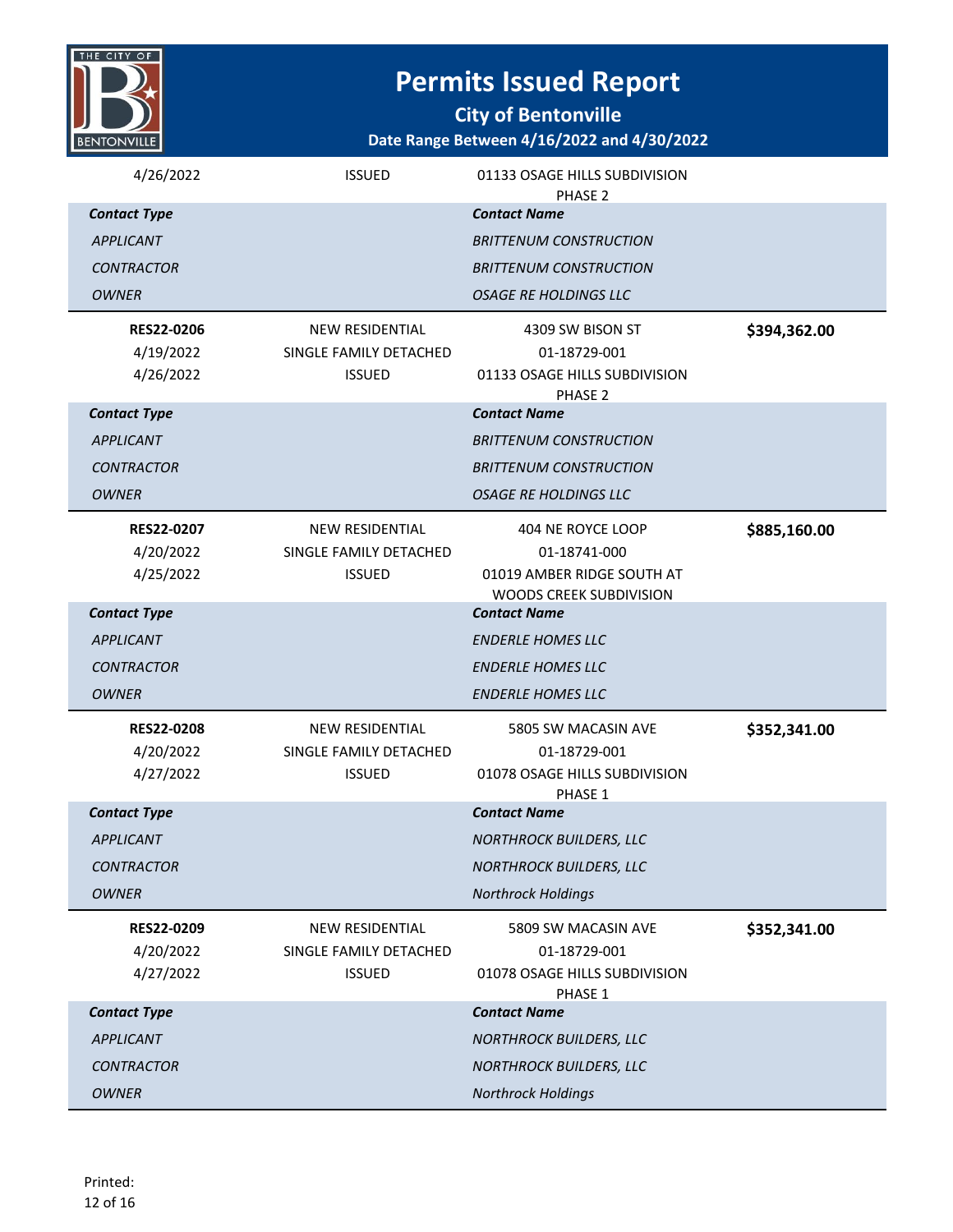

#### **City of Bentonville**

| RES22-0210<br>4/20/2022<br>4/27/2022 | <b>NEW RESIDENTIAL</b><br>SINGLE FAMILY DETACHED<br><b>ISSUED</b> | 5901 SW MACASIN AVE<br>01-18729-001<br>01078 OSAGE HILLS SUBDIVISION<br>PHASE 1 | \$366,813.00 |
|--------------------------------------|-------------------------------------------------------------------|---------------------------------------------------------------------------------|--------------|
| <b>Contact Type</b>                  |                                                                   | <b>Contact Name</b>                                                             |              |
| <b>APPLICANT</b>                     |                                                                   | <b>NORTHROCK BUILDERS, LLC</b>                                                  |              |
| <b>CONTRACTOR</b>                    |                                                                   | <b>NORTHROCK BUILDERS, LLC</b>                                                  |              |
| <b>OWNER</b>                         |                                                                   | A & J Real Estate                                                               |              |
| <b>RES22-0211</b>                    | <b>NEW RESIDENTIAL</b>                                            | 5905 SW MACASIN AVE                                                             | \$356,128.00 |
| 4/20/2022                            | SINGLE FAMILY DETACHED                                            | 01-18729-001                                                                    |              |
| 4/27/2022                            | <b>ISSUED</b>                                                     | 01078 OSAGE HILLS SUBDIVISION<br>PHASE 1                                        |              |
| <b>Contact Type</b>                  |                                                                   | <b>Contact Name</b>                                                             |              |
| <b>APPLICANT</b>                     |                                                                   | <b>NORTHROCK BUILDERS, LLC</b>                                                  |              |
| <b>CONTRACTOR</b>                    |                                                                   | <b>NORTHROCK BUILDERS, LLC</b>                                                  |              |
| <b>OWNER</b>                         |                                                                   | Limeswood LLC                                                                   |              |
| RES22-0212                           | <b>NEW RESIDENTIAL</b>                                            | 5907 SW MACASIN AVE                                                             | \$352,341.00 |
| 4/20/2022                            | SINGLE FAMILY DETACHED                                            | 01-18729-001                                                                    |              |
| 4/27/2022                            | <b>ISSUED</b>                                                     | 01078 OSAGE HILLS SUBDIVISION<br>PHASE 1                                        |              |
| <b>Contact Type</b>                  |                                                                   | <b>Contact Name</b>                                                             |              |
| <b>APPLICANT</b>                     |                                                                   | <b>NORTHROCK BUILDERS, LLC</b>                                                  |              |
| <b>CONTRACTOR</b>                    |                                                                   | <b>NORTHROCK BUILDERS, LLC</b>                                                  |              |
| <b>OWNER</b>                         |                                                                   | <b>Northrock Holdings</b>                                                       |              |
| RES22-0213                           | <b>NEW RESIDENTIAL</b>                                            | 5909 SW MACASIN AVE                                                             | \$356,128.00 |
| 4/20/2022                            | SINGLE FAMILY DETACHED                                            | 01-18729-001                                                                    |              |
| 4/27/2022                            | <b>ISSUED</b>                                                     | 01078 OSAGE HILLS SUBDIVISION<br>PHASE 1                                        |              |
| <b>Contact Type</b>                  |                                                                   | <b>Contact Name</b>                                                             |              |
| <b>APPLICANT</b>                     |                                                                   | <b>NORTHROCK BUILDERS, LLC</b>                                                  |              |
| <b>CONTRACTOR</b>                    |                                                                   | <b>NORTHROCK BUILDERS, LLC</b>                                                  |              |
| <b>OWNER</b>                         |                                                                   | <b>Northrock Holdings</b>                                                       |              |
| RES22-0214                           | <b>NEW RESIDENTIAL</b>                                            | 5911 SW MACASIN AVE                                                             | \$407,891.00 |
| 4/20/2022                            | SINGLE FAMILY DETACHED                                            | 01-18729-001                                                                    |              |
| 4/27/2022                            | <b>ISSUED</b>                                                     | 01078 OSAGE HILLS SUBDIVISION<br>PHASE 1                                        |              |
| <b>Contact Type</b>                  |                                                                   | <b>Contact Name</b>                                                             |              |
| <b>APPLICANT</b>                     |                                                                   | <b>NORTHROCK BUILDERS, LLC</b>                                                  |              |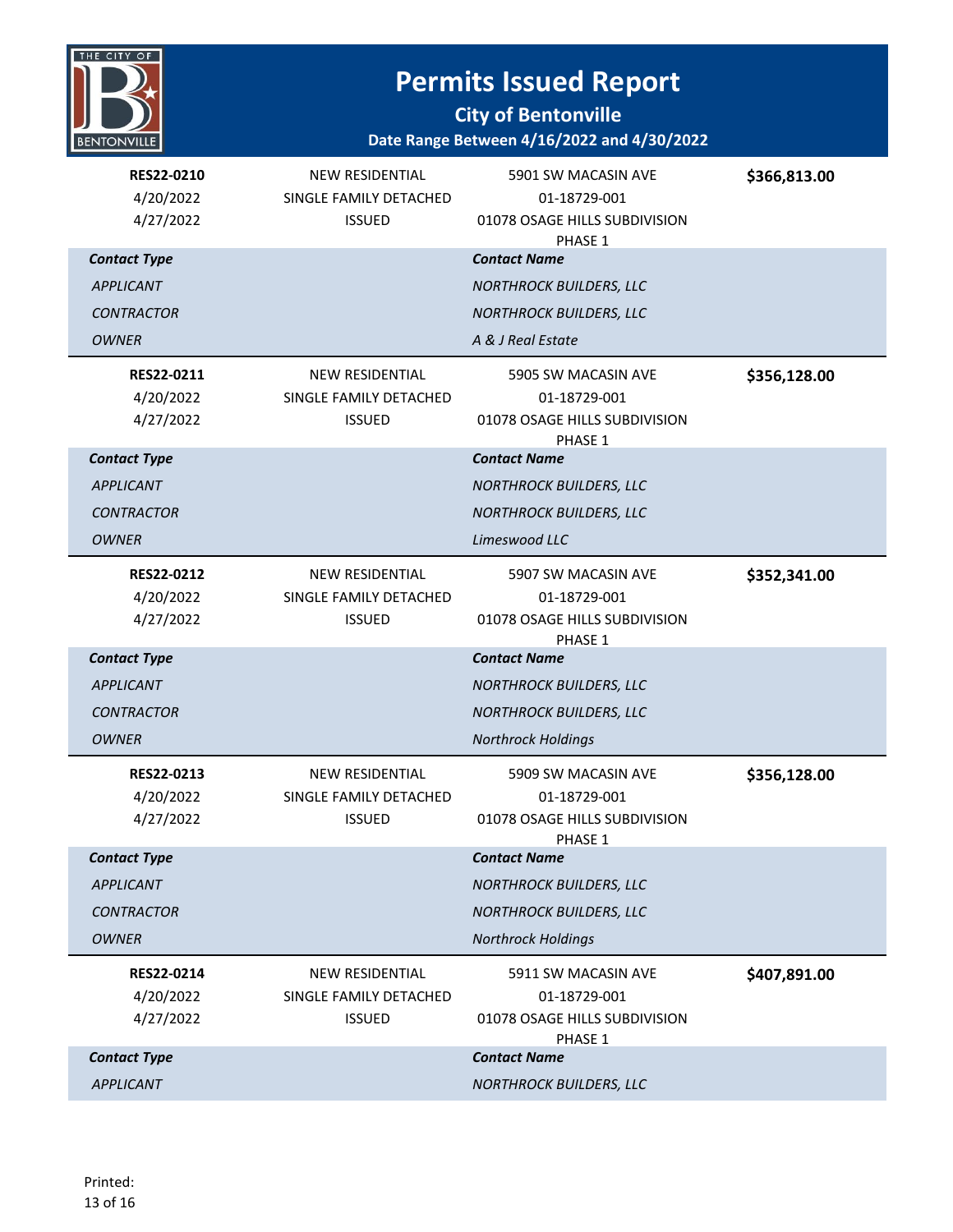

**City of Bentonville**

| <b>CONTRACTOR</b>                           |                                                                   | <b>NORTHROCK BUILDERS, LLC</b>                                                       |              |
|---------------------------------------------|-------------------------------------------------------------------|--------------------------------------------------------------------------------------|--------------|
| <b>OWNER</b>                                |                                                                   | A & J Real Estate                                                                    |              |
| RES22-0215<br>4/20/2022<br>4/27/2022        | <b>NEW RESIDENTIAL</b><br>SINGLE FAMILY DETACHED<br><b>ISSUED</b> | 6001 SW MACASIN AVE<br>01-18729-001<br>01078 OSAGE HILLS SUBDIVISION<br>PHASE 1      | \$366,813.00 |
| <b>Contact Type</b>                         |                                                                   | <b>Contact Name</b>                                                                  |              |
| APPLICANT                                   |                                                                   | <b>NORTHROCK BUILDERS, LLC</b>                                                       |              |
| <b>CONTRACTOR</b>                           |                                                                   | <b>NORTHROCK BUILDERS, LLC</b>                                                       |              |
| <b>OWNER</b>                                |                                                                   | A & J Real Estate                                                                    |              |
| <b>RES22-0216</b><br>4/20/2022<br>4/27/2022 | <b>NEW RESIDENTIAL</b><br>SINGLE FAMILY DETACHED<br><b>ISSUED</b> | 6003 SW MACASIN AVE<br>01-18729-001<br>01078 OSAGE HILLS SUBDIVISION<br>PHASE 1      | \$407,891.00 |
| <b>Contact Type</b>                         |                                                                   | <b>Contact Name</b>                                                                  |              |
| <b>APPLICANT</b>                            |                                                                   | <b>NORTHROCK BUILDERS, LLC</b>                                                       |              |
| <b>CONTRACTOR</b>                           |                                                                   | <b>NORTHROCK BUILDERS, LLC</b>                                                       |              |
| <b>OWNER</b>                                |                                                                   | A & J Real Estate                                                                    |              |
| RES22-0217<br>4/20/2022<br>4/27/2022        | <b>NEW RESIDENTIAL</b><br>SINGLE FAMILY DETACHED<br><b>ISSUED</b> | 5912 SW GENTLE WINDS AVE<br>01-18729-001<br>01078 OSAGE HILLS SUBDIVISION<br>PHASE 1 | \$407,891.00 |
| <b>Contact Type</b>                         |                                                                   | <b>Contact Name</b>                                                                  |              |
| <b>APPLICANT</b>                            |                                                                   | <b>NORTHROCK BUILDERS, LLC</b>                                                       |              |
| <b>CONTRACTOR</b>                           |                                                                   | <b>NORTHROCK BUILDERS, LLC</b>                                                       |              |
| <b>OWNER</b>                                |                                                                   | <b>Northrock Holdings</b>                                                            |              |
| <b>RES22-0218</b><br>4/20/2022<br>4/27/2022 | <b>NEW RESIDENTIAL</b><br>SINGLE FAMILY DETACHED<br><b>ISSUED</b> | 5910 SW GENTLE WINDS AVE<br>01-18729-001<br>01078 OSAGE HILLS SUBDIVISION<br>PHASE 1 | \$356,128.00 |
| <b>Contact Type</b>                         |                                                                   | <b>Contact Name</b>                                                                  |              |
| <b>APPLICANT</b>                            |                                                                   | <b>NORTHROCK BUILDERS, LLC</b>                                                       |              |
| <b>CONTRACTOR</b>                           |                                                                   | <b>NORTHROCK BUILDERS, LLC</b>                                                       |              |
| <b>OWNER</b>                                |                                                                   | <b>Northrock Holdings</b>                                                            |              |
| RES22-0219<br>4/20/2022<br>4/27/2022        | <b>NEW RESIDENTIAL</b><br>SINGLE FAMILY DETACHED<br><b>ISSUED</b> | 5908 SW GENTLE WINDS AVE<br>01-18729-001<br>01078 OSAGE HILLS SUBDIVISION<br>PHASE 1 | \$352,341.00 |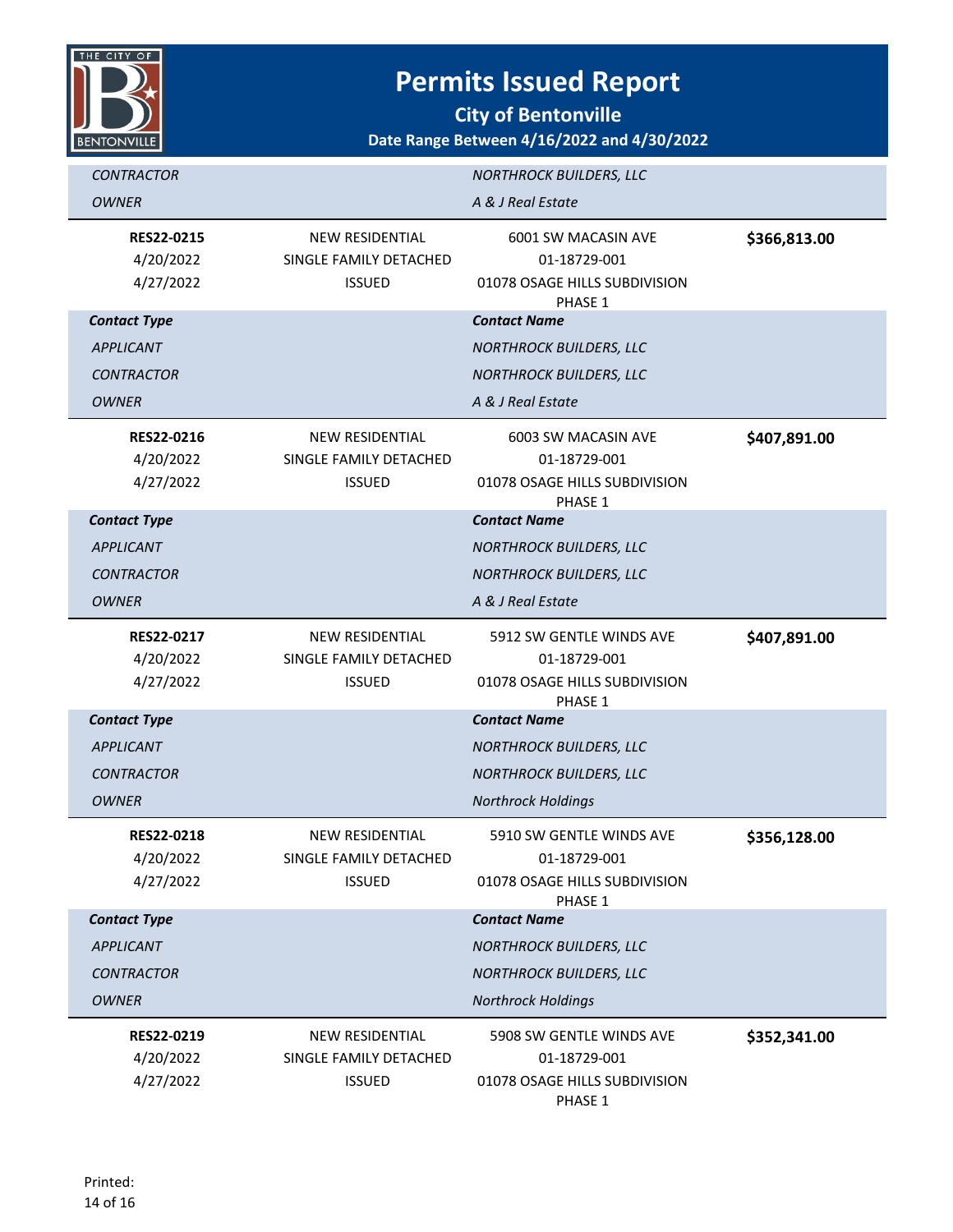

**City of Bentonville**

| <b>Contact Type</b>                         |                                                                   | <b>Contact Name</b>                                                                  |              |
|---------------------------------------------|-------------------------------------------------------------------|--------------------------------------------------------------------------------------|--------------|
| <b>APPLICANT</b>                            |                                                                   | <b>NORTHROCK BUILDERS, LLC</b>                                                       |              |
| <b>CONTRACTOR</b>                           |                                                                   | <b>NORTHROCK BUILDERS, LLC</b>                                                       |              |
| <b>OWNER</b>                                |                                                                   | <b>Northrock Holdings</b>                                                            |              |
| <b>RES22-0220</b><br>4/20/2022<br>4/27/2022 | <b>NEW RESIDENTIAL</b><br>SINGLE FAMILY DETACHED<br><b>ISSUED</b> | 5906 SW GENTLE WINDS AVE<br>01-18729-001<br>01078 OSAGE HILLS SUBDIVISION<br>PHASE 1 | \$356,128.00 |
| <b>Contact Type</b>                         |                                                                   | <b>Contact Name</b>                                                                  |              |
| <b>APPLICANT</b>                            |                                                                   | <b>NORTHROCK BUILDERS, LLC</b>                                                       |              |
| <b>CONTRACTOR</b>                           |                                                                   | <b>NORTHROCK BUILDERS, LLC</b>                                                       |              |
| <b>OWNER</b>                                |                                                                   | Limeswood LLC                                                                        |              |
| RES22-0221<br>4/20/2022<br>4/28/2022        | NEW RESIDENTIAL<br>SINGLE FAMILY DETACHED<br><b>ISSUED</b>        | 5904 SW GENTLE WINDS AVE<br>01-18729-001<br>01078 OSAGE HILLS SUBDIVISION<br>PHASE 1 | \$352,341.00 |
| <b>Contact Type</b>                         |                                                                   | <b>Contact Name</b>                                                                  |              |
| <b>APPLICANT</b>                            |                                                                   | <b>NORTHROCK BUILDERS, LLC</b>                                                       |              |
| <b>CONTRACTOR</b>                           |                                                                   | <b>NORTHROCK BUILDERS, LLC</b>                                                       |              |
|                                             |                                                                   |                                                                                      |              |
| <b>OWNER</b>                                |                                                                   | <b>Northrock Holdings</b>                                                            |              |
| <b>RES22-0222</b><br>4/20/2022<br>4/28/2022 | <b>NEW RESIDENTIAL</b><br>SINGLE FAMILY DETACHED<br><b>ISSUED</b> | 5902 SW GENTLE WINDS AVE<br>01-18729-001<br>01078 OSAGE HILLS SUBDIVISION            | \$407,891.00 |
| <b>Contact Type</b>                         |                                                                   | PHASE 1<br><b>Contact Name</b>                                                       |              |
| <b>APPLICANT</b>                            |                                                                   | <b>NORTHROCK BUILDERS, LLC</b>                                                       |              |
| <b>CONTRACTOR</b>                           |                                                                   | <b>NORTHROCK BUILDERS, LLC</b>                                                       |              |
| <b>OWNER</b>                                |                                                                   | A & J Real Estate                                                                    |              |
| RES22-0223<br>4/20/2022<br>4/28/2022        | <b>NEW RESIDENTIAL</b><br>SINGLE FAMILY DETACHED<br><b>ISSUED</b> | 5900 SW GENTLE WINDS AVE<br>01-18729-001<br>01078 OSAGE HILLS SUBDIVISION<br>PHASE 1 | \$352,341.00 |
| <b>Contact Type</b>                         |                                                                   | <b>Contact Name</b>                                                                  |              |
| <b>APPLICANT</b>                            |                                                                   | <b>NORTHROCK BUILDERS, LLC</b>                                                       |              |
| <b>CONTRACTOR</b>                           |                                                                   | <b>NORTHROCK BUILDERS, LLC</b>                                                       |              |
| <b>OWNER</b>                                |                                                                   | <b>Northrock Holdings</b>                                                            |              |